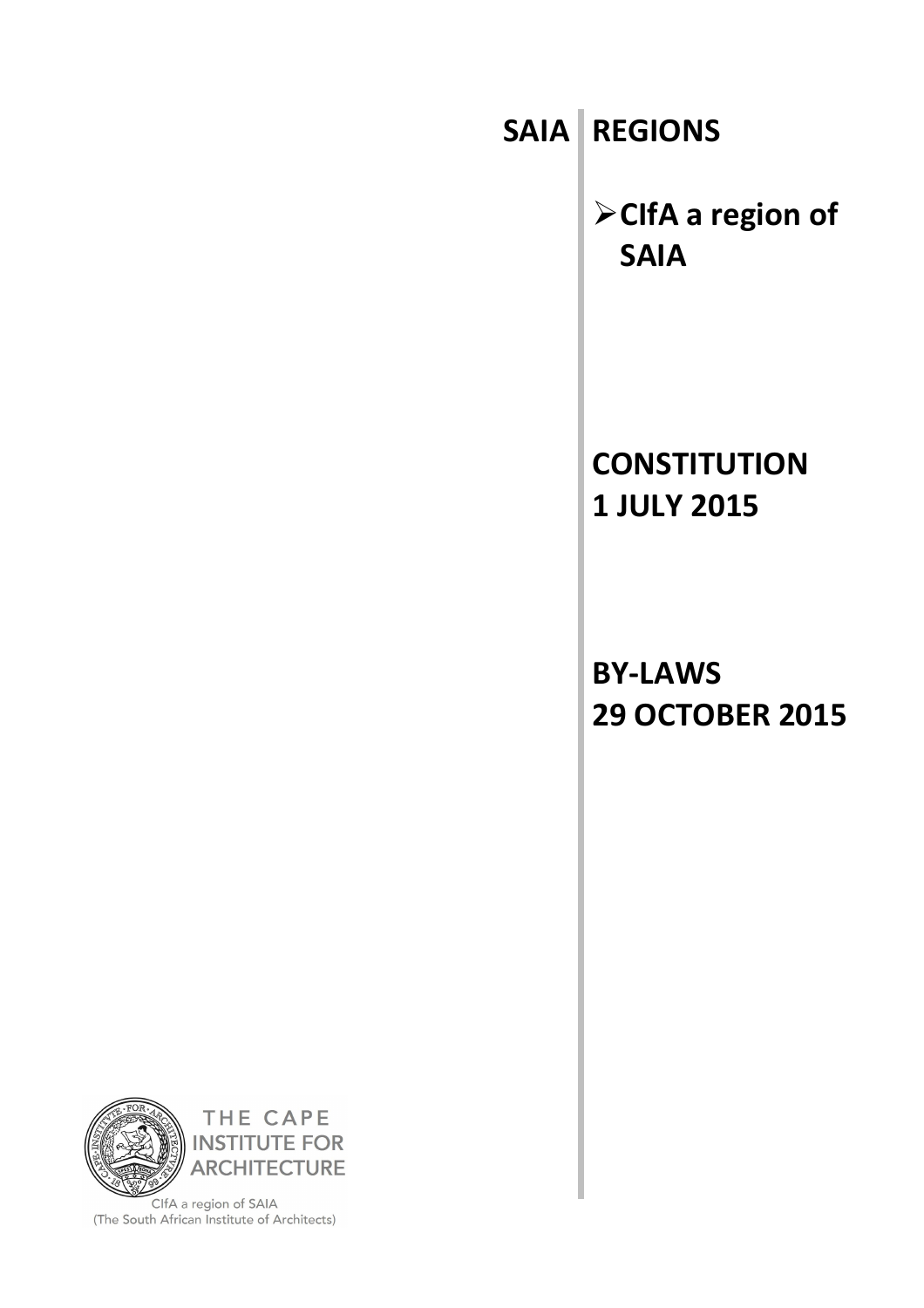CIfA a region of SAIA (The South African Institute of Architects)

CONSTITUTION 2015

## All words underlined are **region** specific

## **FOREWORD**

CIfA is a region of SAIA (The South African Institute of Architects.) It is the natural successor of the Cape Institute of Architects (originally founded 1899)

## **CONSTITUTION**

## **1 THE REGION**

- **1.1** The name of the organisation is: CIfA, a region of SAIA (The South African Institute of Architects), herein referred to as the **region**.
- **1.2** The **region** is a voluntary association with *inter alia* perpetual succession, the power to sue and be sued in its corporate name and to engage through the management **committee** in all such business transactions and take all such actions as may be required for the proper performance of its functions generally and in carrying out its objectives and duties in terms of this constitution.
- **1.3** The domain of this **region** shall be the territory which is known as the Western Cape Province of South Africa.
- **1.4** The **region** shall establish a management committee to manage and control its affairs.

## **2 DEFINITIONS**

In this constitution unless the context indicates otherwise:

- **2.1 "act"** means the Architectural Professions Act No 2000 (Act 44 of 2000) and any amendments thereto;
- **2.2 "assigned members"** means the members of this region which were assigned to it by the South African Institute of Architects, and the term "assigned" will be construed accordingly;
- **2.3 "board"** means the board established by the South African Institute of Architects;
- **2.4 "by-laws"** means the by-laws of the region including all modifications, alterations and additions thereto;
- **2.5 "chapter"** means a sub-group of members of the region recognised as such in the bylaws.
- **2.6 "chief executive officer"** means the person appointed by the board of the South African Institute of Architects to administer the day to day business of the institute;
- **2.7 "committee"** means the management committee established in terms of clause 7;
- **2.8 "council"** means the South African Council for the Architectural Profession (SACAP);
- **2.9 "executive officer"** means the person appointed to administer the day to day business of the region under the direction of the committee;
- **2.10 "Income Tax Act"** means the Income Tax Act, 58 of 1962, as amended or replaced from time to time;
- **2.11 "institute"** means the South African Institute of Architects: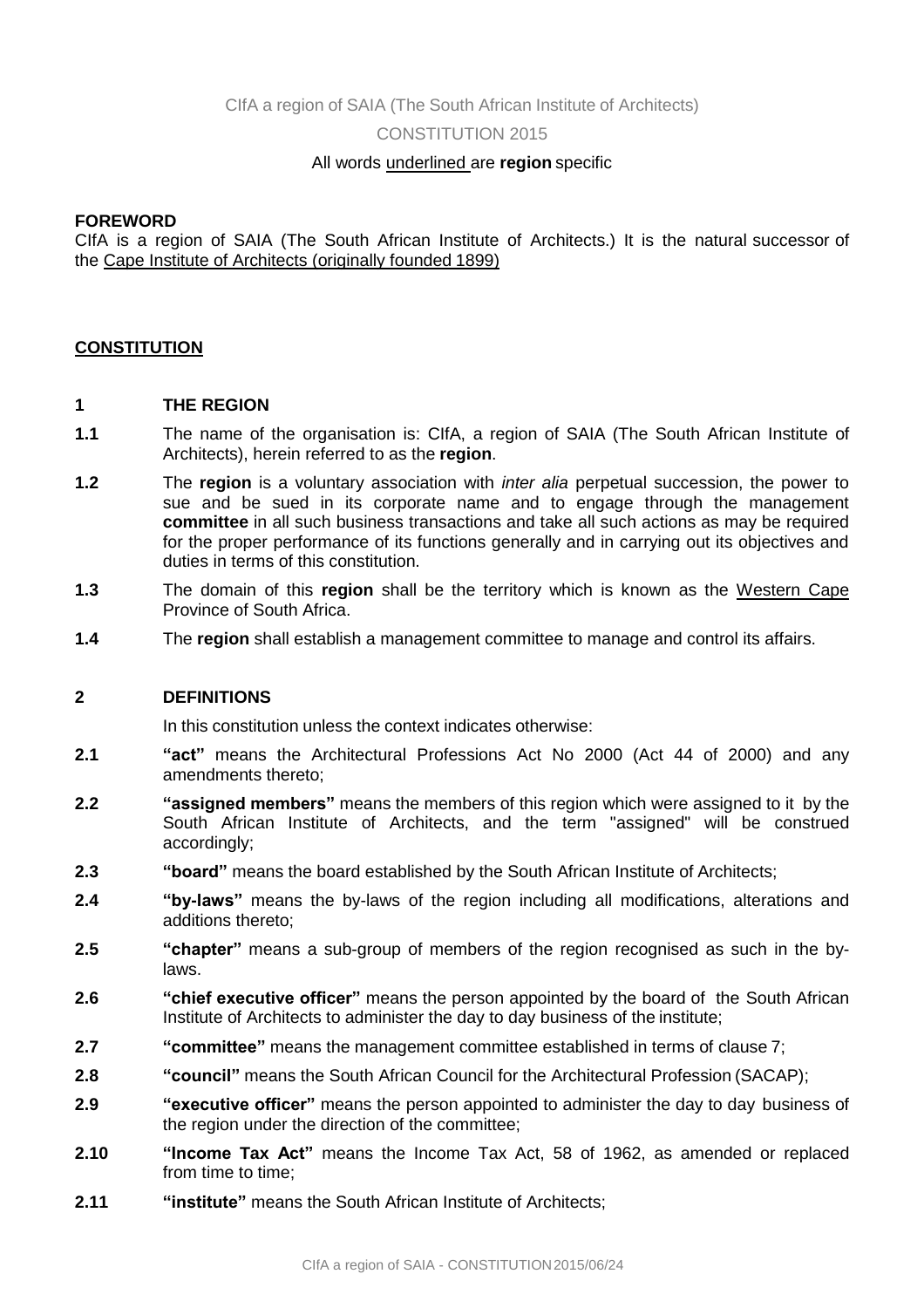- **2.12 "member"** means any person who is a member of the **region** by virtue of the provisions of clauses 6;
- **2.13 "president"** means the president of the region elected in terms of clause 7.3.1;
- **2.14 "region"** means the CIfA, a region of SAIA (The South African Institute of Architects.)

## **3 OBJECTS**

- **3.1** The objects of this **region** are to promote and forward the objects and mission of The South African Institute of Architects within the assigned territory of this **region**, being the territory described in clause 1.3, with the co-operation of and co-operating with the other regions of the **institute**. The objects of the **institute** are to organise and unite in fellowship the architects of South Africa, to promote the interests of members and to promote and maintain:
- **3.1.1** the dignity of the profession of architecture, high standards of conduct, professional competence and integrity;
- **3.1.2** the art, science, research and practice of architecture;
- **3.1.3** opportunities for the interchange and recording of knowledge and experience of architecture;
- **3.1.4** the architectural environment and cultural heritage;
- **3.1.5** interaction with other members of the building industry and the profession of architecture to enhance living; and
- **3.1.6** the interests of society in matters concerned with architecture in relation to the environment and a sustainable future.
- **3.2** The **region** may establish other goals, consistent with the objects of the **institute**, to guide and further its activities and programs within its territory.
- **3.3** In exercising the stated objects, such steps as may be deemed necessary shall be taken to further these objects, and substantially the whole of the activities of the institute shall be directed to the furtherance of such objects and shall not be directed for the specific benefit of a **member** or minority group.

## **4 INCOME TAX ACT**

- **4.1** Following the approval of this constitution by the members, the **committee** shall submit this constitution to the Commissioner of the South African Revenue Services for approval in terms of section 30B of the Income Tax Act.
- **4.2** The **region** shall comply with all the reporting requirements as may be determined by the Commissioner of the South African Revenue Services from time to time.
- **4.3** The **region** is not knowingly and will not knowingly become a party to, and does not knowingly and will not knowingly permit itself to be used as part of, an impermissible avoidance arrangement contemplated in Part IIA of Chapter III of the Income Tax Act, or a transaction, operation or scheme contemplated in section 103 (5) of the Income Tax Act.

## **5. PROPERTY ASSETS AND LIABILITY**

**5.1** The income, profit and property of the **region** from whatsoever source derived, shall be applied solely towards the promotion of the objects of the **region** as set forth herein, and no part thereof shall be paid, distributed or transferred directly or indirectly by way of dividend or bonus or otherwise, or by way of profit to persons who are **members** of the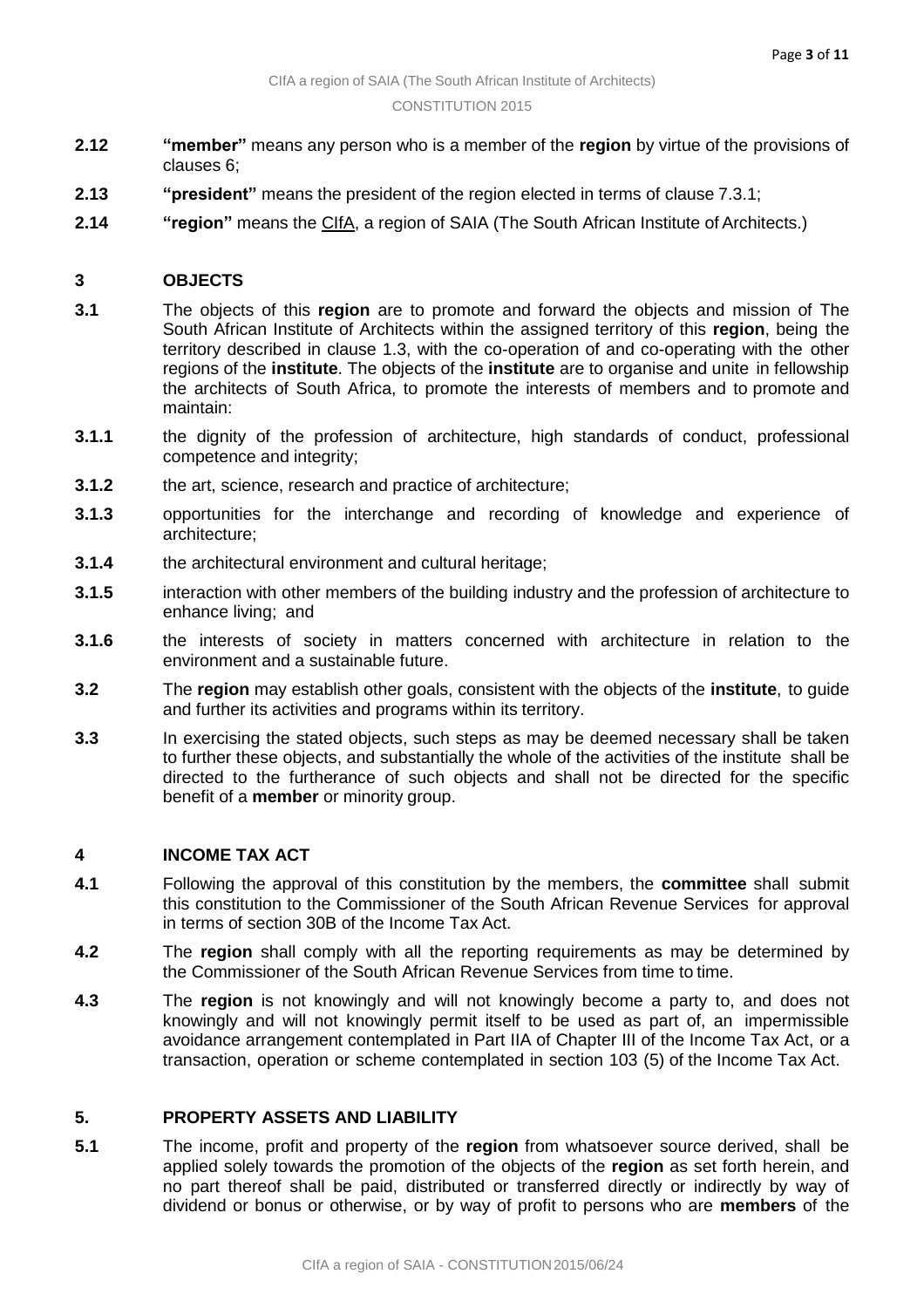**region** or other than for the purpose of or in the course of furthering the objectives of the **region**. Provided that nothing herein shall prevent the payment in good faith of remuneration to any employees of the **region** or any person in return for services actually rendered. Provided further that such remuneration to employees and any other remuneration payable to any other person shall not be excessive having regard to what is generally considered reasonable in the sector and in relation to the service which is rendered.

- **5.2** Substantially the whole of the **region's** funding shall be derived from its annual or other long-term **members** or from an appropriation by the government of the Republic in the national, provincial or local sphere.
- **5.3** The liability of a **member** is limited to the amount of the subscriptions, levies or other debts owed by such **member** to the **region**.
- **5.4** No **member** shall have any direct or indirect personal or private interest of any nature whatsoever in the **region**, its funds or its property.
- **5.5** This **region** shall not have any title to, nor interest in, any property of the **institute** nor be liable for any debt or other pecuniary obligation of the **institute.** The **institute** shall not have any title to, nor interest in, the property of this **region** unless the **board** and the **region** agree otherwise in writing, and the **institute** shall not be liable for any debt or other obligation of this **region**. The **institute** and this **region** are not agents for each other unless they so agree in writing.
- **5.6** No act of this **region** shall directly or indirectly nullify or contravene any act or policy of the **institute.**
- **5.7** The **region** shall not be entitled to have a share or any interest in any business, profession or occupation which is carried on by any **member** with the exception of business affiliates defined in clause 6.1.2.6 in which individual **members** do not have a direct or indirect share or interest.

## **6. MEMBERSHIP**

## **6.1 Membership classes:**

- **6.1.1** Voting Membership**:** Voting membership of the **region** shall be comprised as follows:
- **6.1.1.1** Assigned architect **member**: An architect **member** of the **institute** who has been assigned to the **region**;
- **6.1.1.2** Non-assigned architect **member**: An architect **member** of the **institute** and who is an **assigned** member of another region, subject to clause 6.2.8;
- **6.1.1.3** Life member: an architect **member** on whom the honour of life membership has been conferred by the **committee** in its own discretion;
- **6.1.2** Non-voting Membership: The **region** may include the following classes of members not entitled to vote:
- **6.1.2.1** Honorary **member**: a person who is not eligible to be registered as a professional architect in South Africa but who is a person of distinction whom the **region** soelects;
- **6.1.2.2** Retired **member**: a **member** who has ceased being registered as a professional and who is no longer engaged in the profession of architecture nor has a financial participation in an architectural practice in South Africa and who has applied in writing to be transferred to this class of membership;
- **6.1.2.3** Candidate **member**: a person who, having passed the examination recognised by the **council**, is engaged in completing such further requirements as may lead to voting membership and who is a candidate member of the **institute**;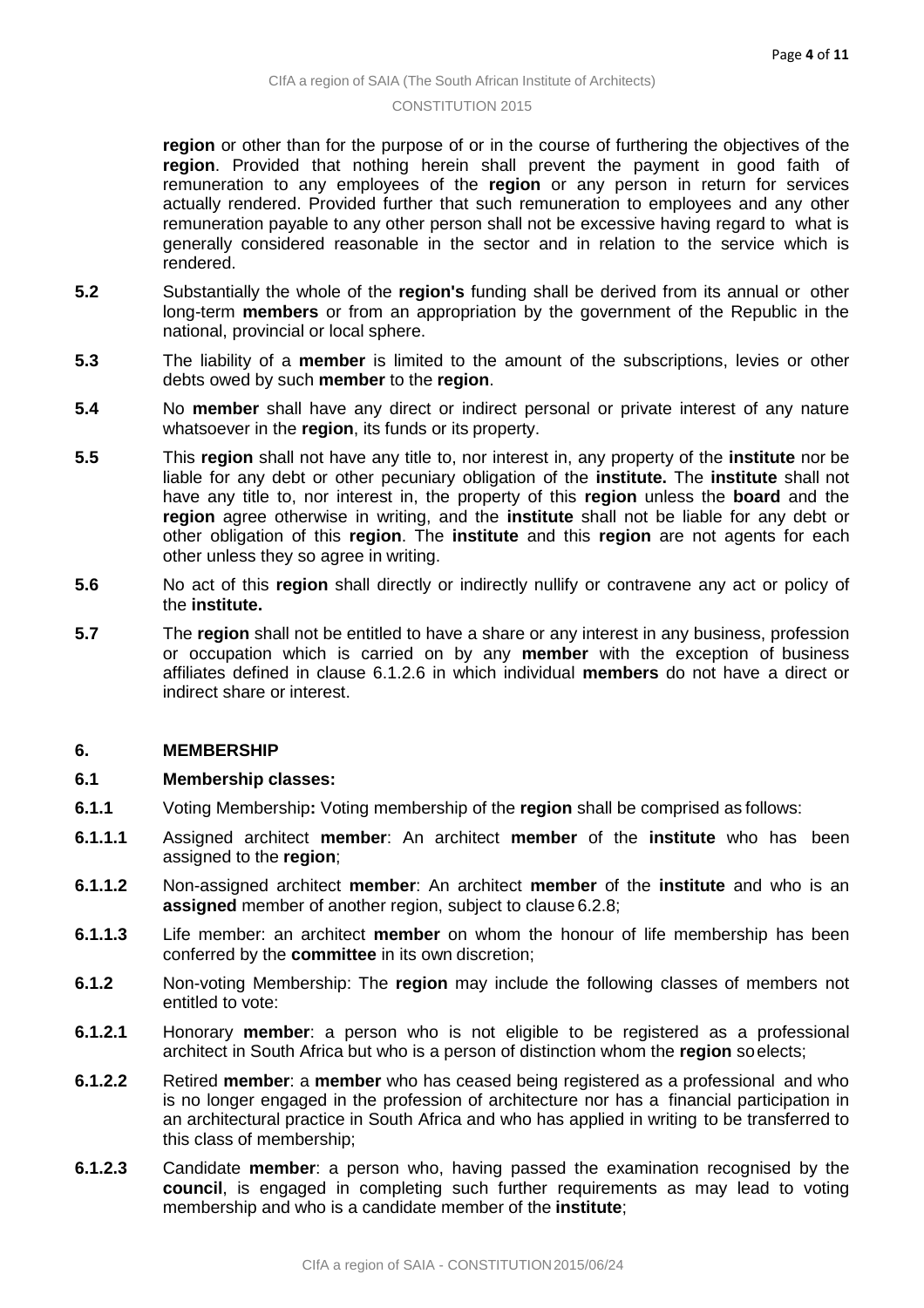- **6.1.2.4** Affiliate **member**: a person who has registered with the **council** in a category other than that of a professional architect, or with a closely allied professional council;
- **6.1.2.5** Student affiliate **member:** a person who is registered as a student at an architectural learning site or who is engaged in compulsory pre-qualification practical training.
- **6.1.2.6** Business affiliate: a business operating in the built environment recognised by the **committee** at its own discretion. Affiliation fees, rights and obligations will be determined on application for membership by the **committee.**
- **6.1.3** Such other classes of membership as the **committee** may from time to time decide.
- **6.1.4** Professional architects shall not be **members** of the **region** unless they are members of the **institute.**
- **6.1.5** Notwithstanding the classification in clause 6.1.2 of non-voting members, voting rights on regional specific issues only for these categories of members may be described in the by-laws, subject to clause 5.6 and provided that such rights are not in conflict with the constitution and objects of the **region** or the **institute**.

## **6.2 Rights and Duties:**

Every **member** in good standing shall be entitled to:

- **6.2.1** Attend any general meeting of the region or by invitation any meeting of the **committee**  after having previously notified the **executive officer** in writing: Provided that the **committee** may at its discretion waive the notification requirement;
- **6.2.2** Have access to information to which such **member** is reasonably entitled;
- **6.2.3** Receive, at the discretion of the **committee**, such assistance in any matter as may be rendered in terms of this constitution;
- **6.2.4** Attend the annual general meeting and special members meetings;
- **6.2.5** Have their names published in any membership listing of the **region**.

Every **member** shall:

- **6.2.6** In the case of architect **members**, maintain membership in the **institute**.
- **6.2.7** Respect and uphold the provisions of the **code of ethics** of the **institute** which is the code of ethics of this **region**.
- **6.2.8** Every architect **member** shall be eligible to hold any office in the **region**. Only assigned architect **members** shall be eligible to be a member of the **board** of the **institute**.
- **6.2.9** Every affiliate **member** shall be eligible to serve on the **committee** as a co-opted member and on sub committees or working groups of the **region**.
- **6.2.10** To be in good standing in the **region**, **members** must have paid all dues and other obligations due to the **region** and, where applicable, the **institute**. An individual under suspension for violation of the **code of ethics** is not in good standing.

# **6.3 Letters of Designation**

**Members** in good standing may print and otherwise use the following designations:

**6.3.1** Architect **members**:

the initials "SAIA" as a suffix to their names, and the titles "Member of The South African Institute of Architects" and "Member of CIfA, a region SAIA;

## **6.3.2** Life members: the titles "Life Member of CIfA, a region of SAIA";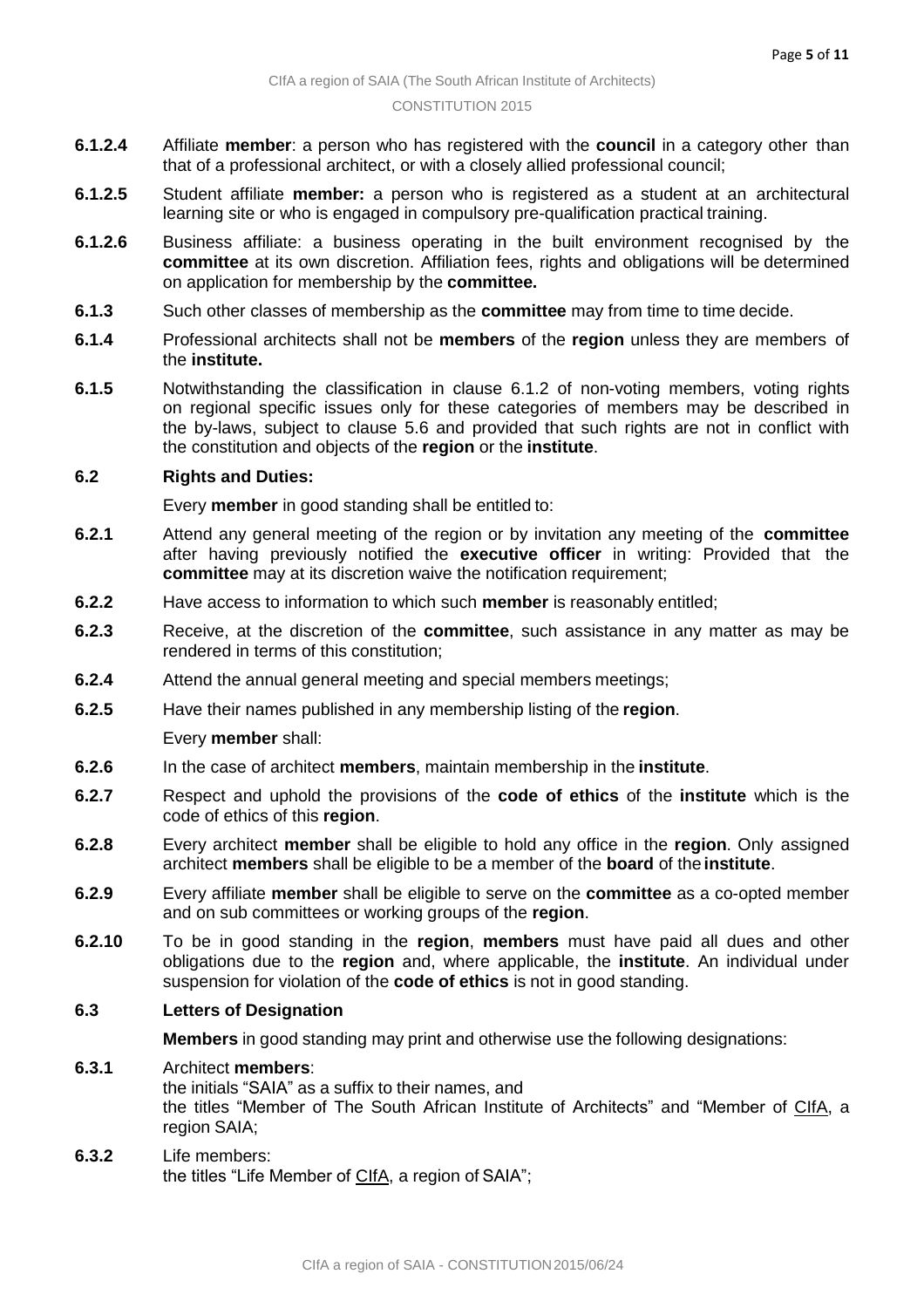- **6.3.3** Honorary members: the title "Honorary Member of CIfA, a region of SAIA;
- **6.3.4** Retired members: the title "Retired Member of CIfA, a region of SAIA;
- **6.3.5** Candidate members: the titles: "Candidate Member of the South African Institute of Architects" and "Candidate Member of CIfA, a region of SAIA;
- **6.3.6** Affiliate members: the titles: "Affiliate Member of CIfA, a region of SAIA;
- **6.3.7** Business affiliate the title: A Business Affiliate of CIfA a region of SAIA;

## **6.4 Application for Membership**

- **6.4.1** In the case of architect **members** and candidate architect **members**, application for membership of the **institute** shall be made on the prescribed form by the applicant to a **region** or directly to the **institute** in accordance with the procedures prescribed in the **by-laws.** The **institute** shall **assign** the new member to the **region** and notify the **region** accordingly.
- **6.4.1** In the case of affiliate **members**, application for affiliation with the **region** shall be made on the prescribed form by the applicant to a **region** in accordance with the procedures prescribed in the **by-laws.**
- **6.4.2** The names of **members** shall be recorded in a register.
- **6.4.3** A certificate of membership, which shall remain the property of the **region** and shall be surrendered on demand, shall be issued to the **member.**

## **6.5 Membership fees and dues**

- **6.5.1** The **committee** shall annually determine the fees, subscriptions and levies payable to the **region** by all categories of **members** which shall be due on such date or dates as shall from time to time be fixed by the **committee**: Provided that certain **members** as defined in the **by-laws** shall be exempt from such payments.
- **6.5.1** Fees will be collected in accordance with the procedures prescribed in the **by-laws** and, in the case of assigned architect **members** and candidate **members**, as agreed between the **institute** and the **region.**
- **6.5.2** Upon acceptance as a **member** of the **region** such **member** shall become liable for the prescribed annual subscription.
- **6.5.3** If an applicant is accepted as a **member** after the commencement of the financial year, such **member** shall be liable for only a portion of the annual subscription based on the period of membership in the year calculated from the first day of the month in which the member is accepted.
- **6.5.4** Subject to clause 6.5.7 a **member** whose annual subscription has not been paid within 60 days of the due date or within such further period as may in particular cases be allowed, shall forfeit membership. The monies due by a **member** so removed shall nevertheless remain a debt due to the **region**.
- **6.5.5** No refund of any subscription, levy or part thereof shall be made to any person ceasing to be a **member** and such person shall in any event remain liable to the **region** for any subscription, levies, fines or other debts or obligations due to the **region.**
- **6.5.6** The **committee** may in its own discretion waive, reduce or remit any fee, subscription or levy payable to the **region**: Provided that nothing herein contained shall prevent the **committee** from reinstating any fee, subscription or levy payable to the **region** should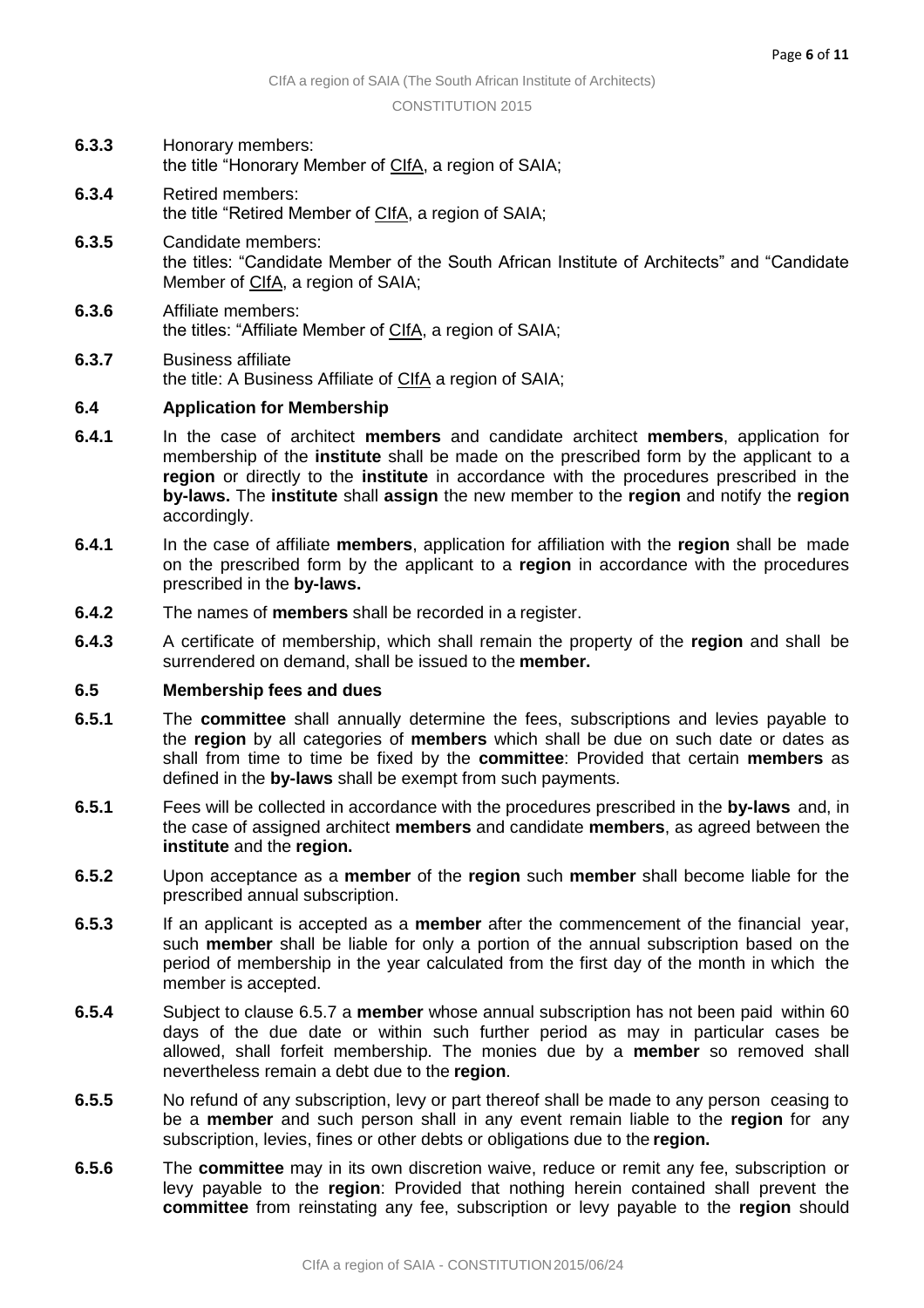#### the **committee**, in its own discretion, so decide.

**6.5.7** In the event that the **region** severs its ties with the **institute**, any fees, subscriptions or levies due to the **institute** for the financial year during which withdrawal takes place, shall be paid to the **institute** when collected.

## **6.6 Liability for Outstanding Fees and Subscriptions**

- **6.6.1** In addition to the requirements of clause 6.5.5 and notwithstanding any arrangement that may be agreed from time to time as between the **institute** and the **region**, a member shall forfeit membership for failure to pay the prescribed annual subscription.
- **6.6.2** An architect or candidate architect **member** who forfeits, cancels or is refused membership, or otherwise ceases for any reason whatsoever to be a member of the **institute** for whatever reason, shall forthwith cease to be a **member** of the **region**.

## **6.7 Termination of Membership**

- **6.7.1** A **member** shall cease to be a **member:**
- **6.7.1.1** Upon receipt by the **committee** of written notification of resignation from membership;
- **6.7.1.2** Upon receipt by the **committee** of written notification of the **member's** resignation from membership of the **institute**;
- **6.7.1.3** Upon expulsion from membership in terms of this constitution or the constitution of the **institute**;
- **6.7.1.4** Upon cancellation of his registration as professional architect or candidate architect;
- **6.7.1.5** Upon the death of the **member**;
- **6.7.2** The **region** shall, within 30 days, inform the **institute** of the termination.

## **6.8 Re-admission**

- **6.8.1** No person who has been a member of the **region** and ceased to be such shall be eligible for re-admission to membership until all arrears of any fees, subscription or levy due to the **region** and **institute** at the date of cessation of membership together with any legal expenses which may have been incurred in respect of the collection of such arrears, have been paid.
- **6.8.2** The provisions of clause 6.4.1 above shall apply *mutatis mutandis*, where applicable, to re-admission to membership of the **region**.

## **7 THE COMMITTEE AND OFFICE BEARERS**

- **7.1** The committee shall at all times have at least 3 (three) **committee** members who are not connected persons in relation to each other, to accept the fiduciary responsibility of the **region,** and no single person shall directly or indirectly control the decision making powers relating to the **region**. For purposes of this constitution "connected person" has the meaning ascribed to that term in section 1 of the Income Tax Act. The **committee** shall, subject to the aforementioned requirements, comprise of:
- **7.1.1** At least four members elected out of and by architect and life **members** of the **region** in the manner prescribed in the **by-laws**.
- **7.1.2** Additional members co-opted at the discretion of the **committee**.
- **7.2** Subject to the provision of clause 7.3, every member of the **committee** shall hold office for a period of two years: Provided that the prescribed period may, by a majority vote of the **region,** be extended for a further period not exceeding twelve months. **Committee** members are eligible for re-election.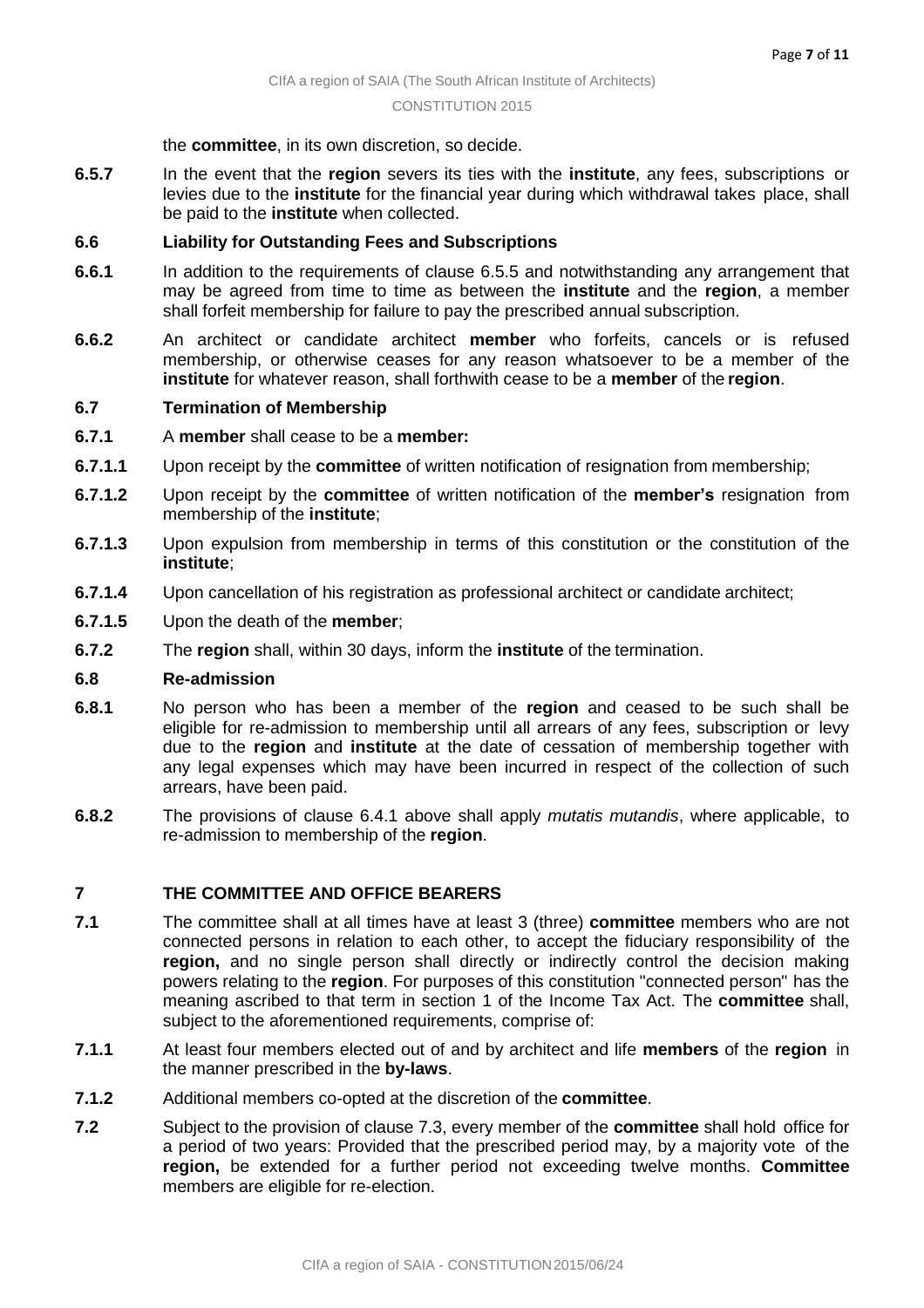## **7.3 Election of office bearers**

- **7.3.1** At the first meeting which shall be held within thirty days of the election of each newly constituted **committee**, the **committee** shall elect the following office bearers who shall hold office for two years or for such period as the **committee** may determine, as described in the **by-laws**:
- **7.3.1.1** A president and one or more vice-president/s;
- **7.3.1.2** A secretary and treasurer.
- **7.3.1.3** Conveners of subcommittees and working groups as decided upon by the committee from time to time.

## **7.4 Cessation of Membership of the Committee**

- **7.4.1** A member of the **committee** shall cease to hold office:
- **7.4.1.1** On resignation in writing;
- **7.4.1.2** On cessation of voting membership;
- **7.4.1.3** If the member becomes subject to any of the disqualifications set out under clause 6.7.1;
- **7.4.1.4** If a member ceases to be a member of the **institute**;
- **7.4.1.5** If absent from three consecutive meetings without apology;
- **7.4.1.6** If having been co-opted in terms of clause 7.1.2, the **committee** at its sole discretion withdraws co-option.
- **7.4.2** In the event of a vacancy occurring on the **committee** such vacancy shall be filled by the committee.

## **7.5 Powers and duties of the Committee**

- **7.5.1** The **committee** shall manage and direct the affairs of the **region**, take such steps as may be deemed necessary to achieve its objects and shall administer its funds and property, fixed or otherwise, on behalf of the **region** for purposes of achieving the **region's**  objects, and shall, unless otherwise determined by the **committee:**
- **7.5.1.1** Arrange that all deeds and documents and all financial instruments drawn on behalf of the **region** shall be signed by any two of a number of persons designated by the **committee**;
- **7.5.1.2** Keep proper account of all monies received and expended and of all assets and liabilities of the **region**;
- **7.5.1.3** Arrange to have the books and accounts audited annually by the auditors appointed by the **committee** to the extent instructed by it.
- **7.5.2** The **committee** may appoint committees consisting of members of the **committee** and/or architect or life members and/or affiliate members and/or representatives of other bodies and/or other persons approved by the **committee**, with such powers as it may prescribe, at its discretion or as prescribed in the **by-laws**.
- **7.5.3** The **committee** shall cause minutes to be kept of all its meetings and of its committees.
- **7.5.4** The **committee** shall appoint an **assigned** architect **member** to represent the region on the **board**;
- **7.5.5** The **committee** may:
- **7.5.5.1** Appoint representatives to act on its behalf for such purposes and subject to such powers as it may decide;
- **7.5.5.2** Affiliate with other regional bodies which have objects and a code of professional conduct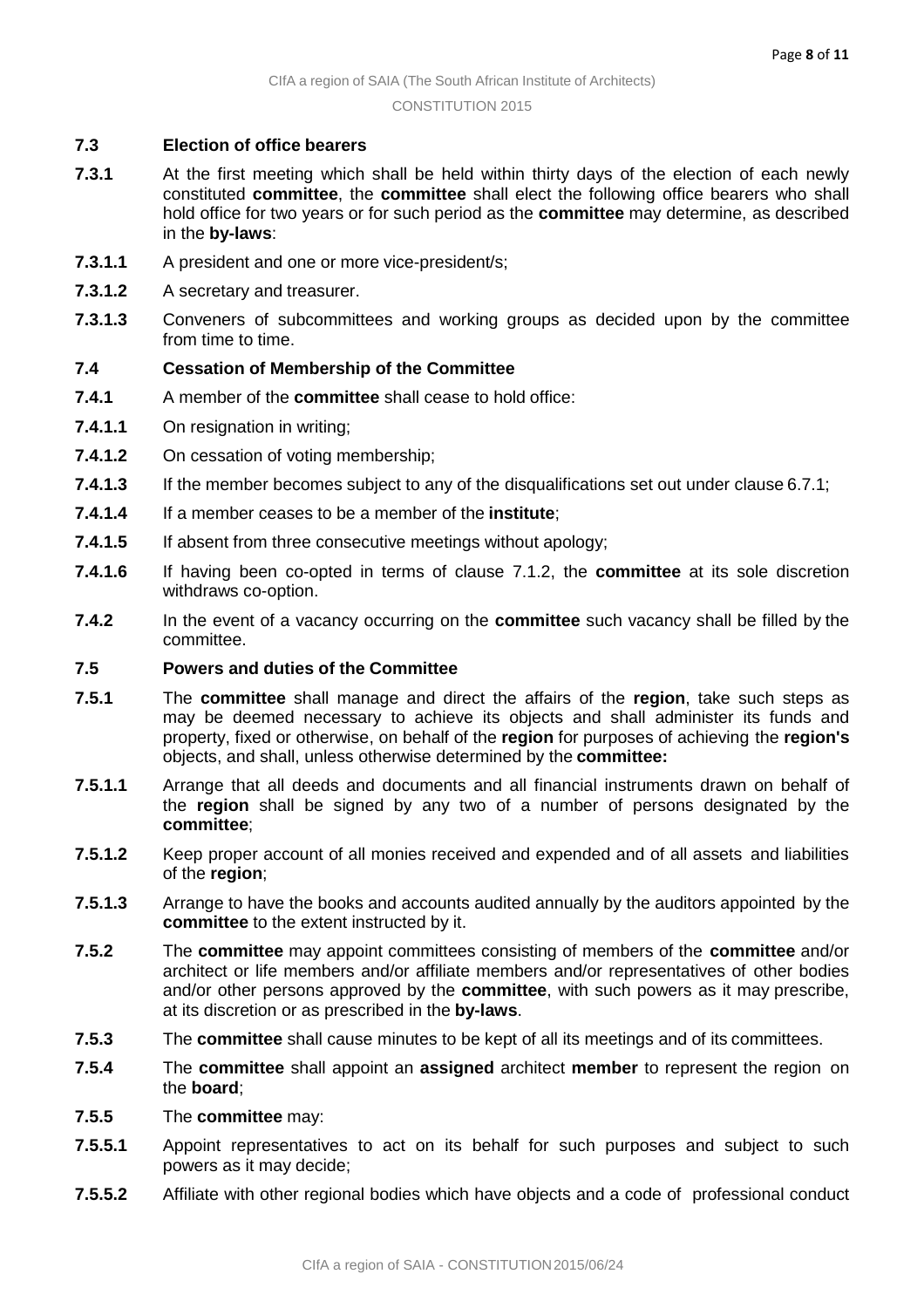similar to that of the **region**;

- **7.5.5.3** Make, amend or rescind **by-laws** for the purpose of regulating matters connected with the **committee** provided that such **by-laws** shall not be inconsistent with this constitution or the constitution of the **institute**;
- **7.5.5.4** Hold a referendum of **members** on any matter concerning the profession;
- **7.5.5.5** Provide for the appointment of duties of officers of the **committee**;
- **7.5.5.6** Appoint a disciplinary committee and prescribe the mode of enquiry into the method of dealing with unprofessional, improper or unethical conduct on the part of any member and the sanctions to be imposed in respect of such conduct: Provided that in the case of a **member** registered in terms of the **act**, any complaint shall be referred to the **council** if the alleged conduct may constitute a contravention of any of the provisions of the **act** or regulations framed there under.
- **7.5.5.7** Take such other action and do such other things as may be required for the proper performance of its functions and duties in terms of this constitution.

## **7.6 General Meetings:**

- **7.6.1** The **committee** shall hold an annual general meeting of **members** at such time and place as it may determine, giving no less than 4(four) weeks' notice thereof to its **members**.
- **7.6.2** A special general meeting of members may in cases of urgency be called by order of the **committee** upon no less than 14(fourteen) days written notice or within 21(twenty-one) days upon receipt by the **executive officer** of a written request, stating the objects of the proposed meeting, signed by not less than 20(twenty) percent of the members of the **region** entitled to vote.

## **7.7 Meetings of the Committee:**

- **7.7.1** The **committee** shall hold a meeting at least every two months at such time and place as it may determine and failing any determination by the **committee**: Provided that the purposes of such meeting are fully set out.
- **7.7.2** A special meeting of the **committee** may in cases of urgency be called by order of the chairperson or at least 3(three) members of the **committee**: Provided that the purpose of such meeting is fully set out.

## **8 RELATIONSHIP BETWEEN THE REGION AND THE INSTITUTE**

- **8.1** The relationship between the **institute** and its **regions** is governed by the principle that national issues are dealt with by the **institute** and regional issues by the **regions**.
- **8.2** The **institute** shall refer provincial and local matters to **regions**. National matters will be dealt with by the **institute.** Notwithstanding, **regions** may request intervention at regional level from the **institute** and the **institute** may request a **region** to represent its interests at national level.
- **8.3** The name of the **region** shall include the abbreviation "SAIA" and phrase "A Region of the South African Institute of Architects" either as a prefix or suffix.
- **8.4** Where another **region** exists within this province of South Africa, the **region** shall endeavour to co-ordinate interaction and representation at local and provincial levels and further common interests.
- **8.5** The **region** shall maintain a constitution consistent with the **constitution** of the **institute**.
- **8.6** Should the committee fail to hold an annual election of officers, or otherwise grossly neglect its prescribed functions, the president of the **institute** may, after calling the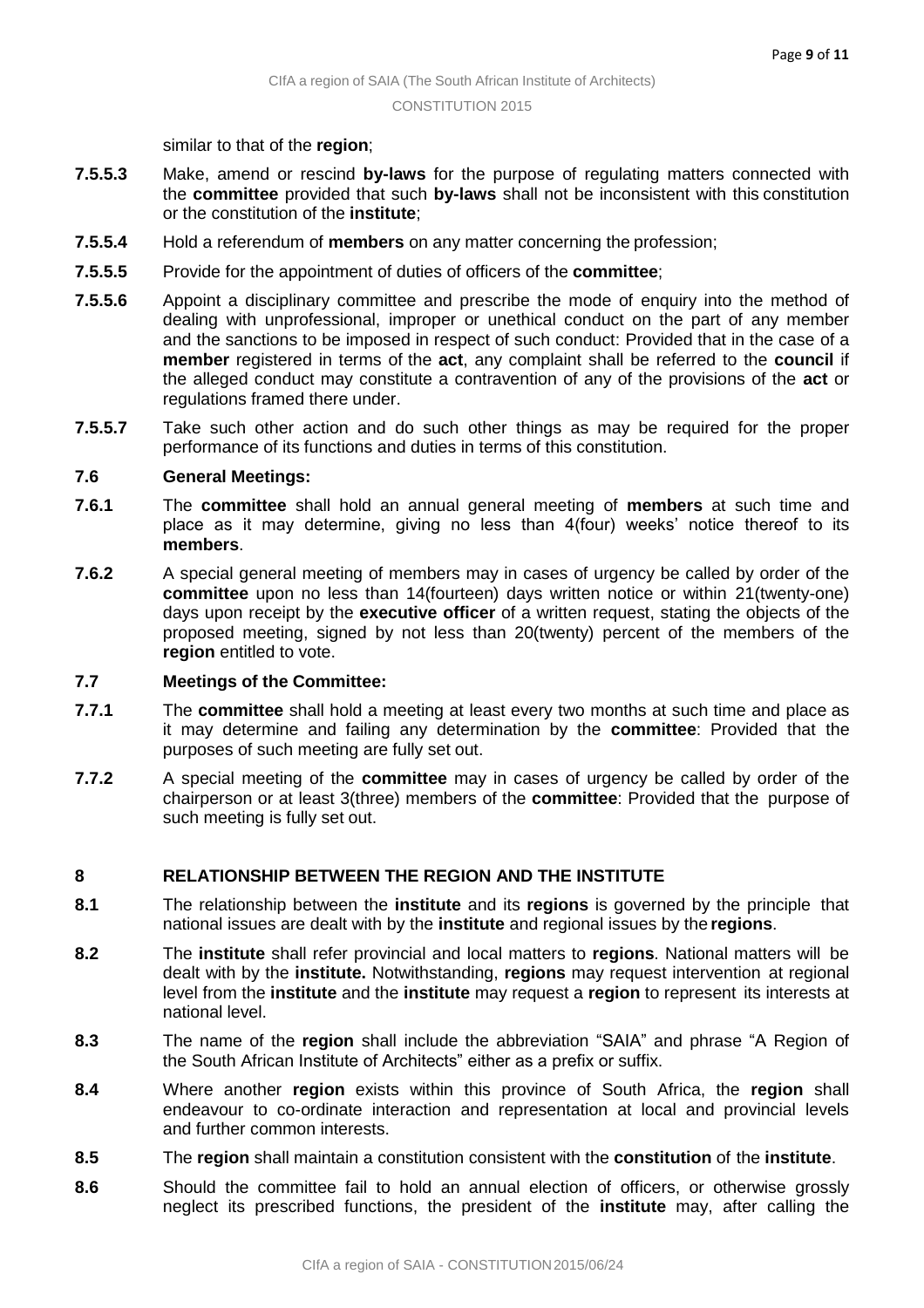attention of the **committee** to the delinquency, notify each **member** of the **region** and invite a reorganisation of the **region**.

- **8.7** The **institute** may withdraw or suspend recognition of the **region** by a two-thirds majority vote of the **board**, whereupon the **region** shall cease to be a **region** of the **institute,** but such withdrawal shall not be made until and unless the **region** has been offered an opportunity to be heard in the matter.
- **8.8** Similarly, the **region** may withdraw from the **institute** by a two-thirds vote of the assigned **members** of the **region** in attendance at a properly constituted meeting, provided that the resolution to withdraw shall provide that the effective date of withdrawal shall be on the last day of the financial year in which the resolution is passed.
- **8.9** The **region** shall be entitled to recognise **chapters** within this region. The relationship between **chapter** and **region** is prescribed in the **by-laws**.

## **9 AMENDMENTS TO THE CONSTITUTION**

- **9.1** All proposals for the amendment of this constitution shall be addressed in writing to the **executive officer** of the **region**.
- **9.2** An amendment shall be proposed by a member of the **committee** or alternatively by an **assigned** architect or life **member**, supported by not less than 10 (ten) voting **members**.
- **9.3** The proposed amendment shall be submitted by the **committee** to the **institute** to verify that such amendment remains compatible with the constitution of the **institute.**  Compatibility will be considered and determined by the **board**.
- **9.4** If compatible with the constitution of the **institute** and after being notified of this by the **chief executive officer**, the proposed amendment shall be submitted to voting members for decision by postal or electronic vote as described in the **by-laws**.
- **9.5** Any amendment must be approved by not less than a two-thirds majority of those **members** voting.
- **9.6** The duly approved amendment of the constitution shall be published in a manner to be determined by the **committee.**
- **9.7** If this constitution has been approved of in terms of section 30B of the Income Tax Act, the **committee** shall submit any subsequent amendment of the constitution to the Commissioner of the South African Revenue Services within 30 days of its amendment.
- **9.8** A copy of the approved constitution shall be submitted to the **chief executive officer** of the **institute** for its record within 30(thirty) days of approval.

## **10 AMENDMENTS TO BY-LAWS**

- **10.1** The **committee** shall be empowered at any meeting to amend the **by-laws**, provided that:
- **10.1.1** Notice of the proposal to move an amendment of the **by-laws** be included in the notice convening the meeting of the **committee**;
- **10.1.2** The amendments must be approved by a majority of the members of the **committee** present at such meeting to come into effect excepting in respect of membership (10.1 of by-laws) in which case the provisions of clause 9 of this **constitution** as above would apply.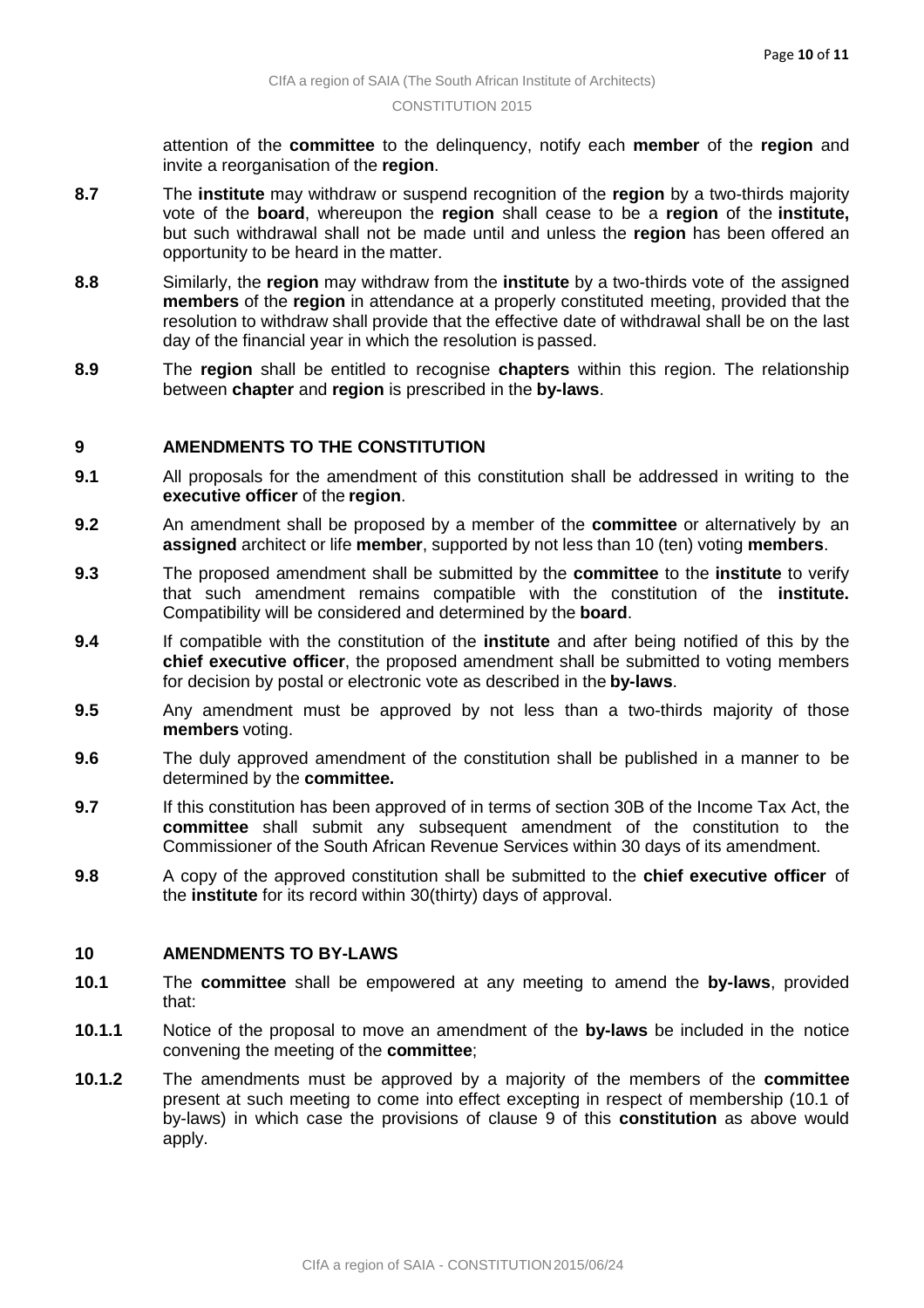## **11 CONFLICTING PROVISIONS**

In the event of a conflict between the provisions of the constitution and any provisions of the **by-laws** or procedure of enquiries, the provisions of the constitution will prevail.

## **12 INDEMNITY**

- **12.1** Every member of the **committee** and any committee thereof and every office bearer or manager of the **region** shall be indemnified by the **region** against all liabilities, costs, losses and expenses *bone fide* incurred by them in the discharge of their duties as such on behalf of the **region**.
- **12.2** No member of the **committee** or any committee thereof or any office bearer or **executive officer** of the **region** shall be liable for the acts, receipts, neglects or defaults of any other office bearer or employee or **executive officer** of the **region.**

#### **13 AMALGAMATION OR WINDING UP**

- **13.1** The **region** may be amalgamated with any other region by a resolution of the **committee** submitted to the voting members for decision by postal or electronic vote. Provided that the **region** may not be so amalgamated unless such vote is carried by a two-thirds majority of those members voting and the amalgamation is approved by the **board**, subject to the approval of the board of the **institute**.
- **13.2** The **region** may be wound up by a resolution of the **committee** submitted to the voting members for decision by postal or electronic vote.
- **13.3** Subject to the provisions of clause 5.1, the provisions of the Companies Act 1973 (Act 61 of 1973) shall, where applicable, govern the procedures applying to winding up of the **region**.
- **13.4** Following the winding up or dissolution of the **region**, all surplus assets remaining after the satisfaction of all liabilities shall be transferred to (1) another entity approved by the Commissioner of the South African Revenue Services in terms of section 30B of the Income Tax Act; or (2) a public benefit organisation approved in terms of section 30 of Income Tax Act; or (3) an institution, board or body which is exempt from tax under section 10 (1) (*c*A) (i) of the Income Tax Act; or (4) the government of the Republic of South Africa in the national, provincial or local sphere.

## **14 DATE OF COMING INTO OPERATION**

**14.1** This constitution shall come into operation on 1 July 2015.



ClfA a region of SAIA (The South African Institute of Architects)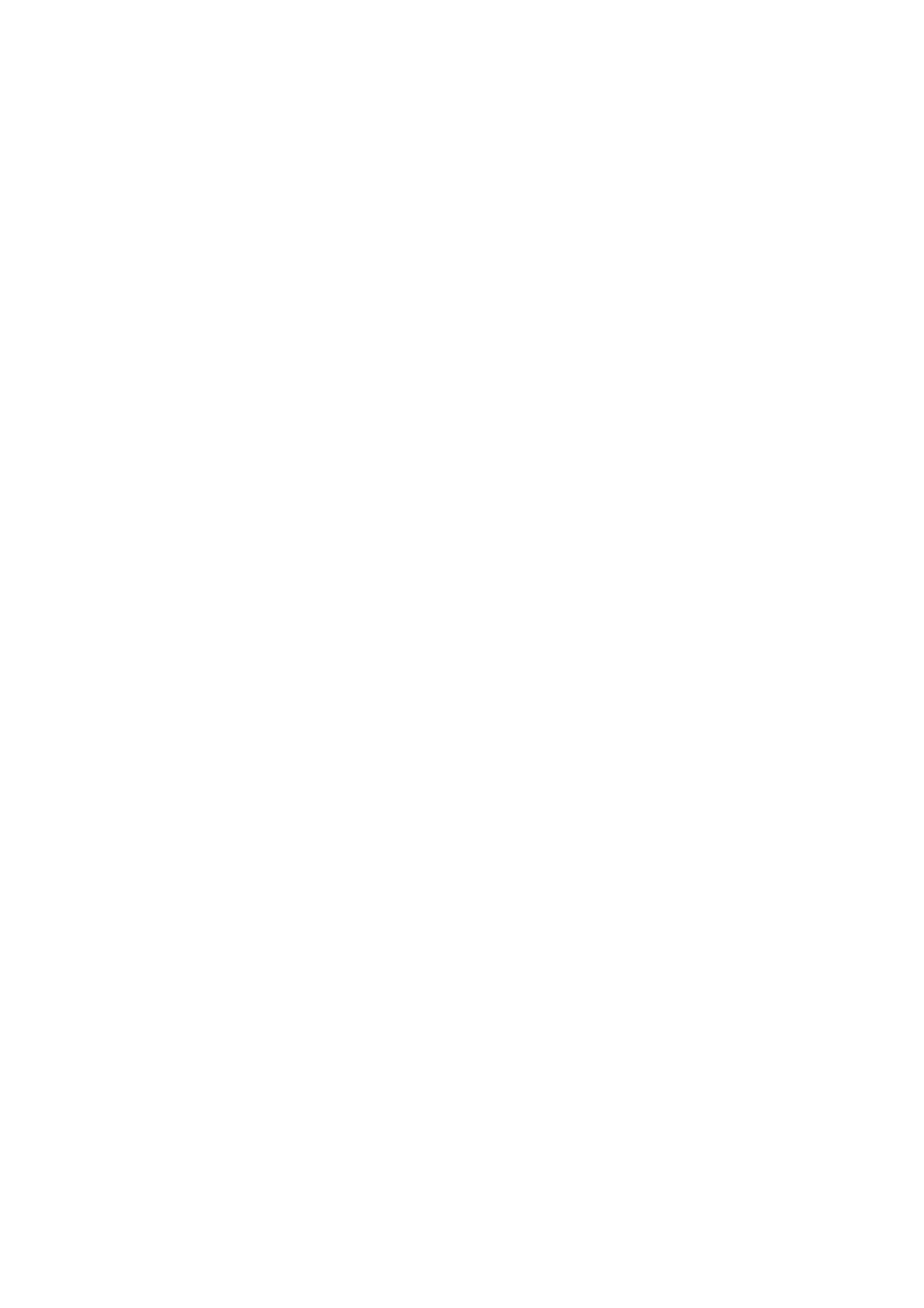

ClfA a region of SAIA (The South African Institute of Architects)

# **BY-LAWS OF THE CONSTITUTION OF CIfA A REGION OF SAIA (The South African Institute of Architects)**

**29 OCTOBER 2015**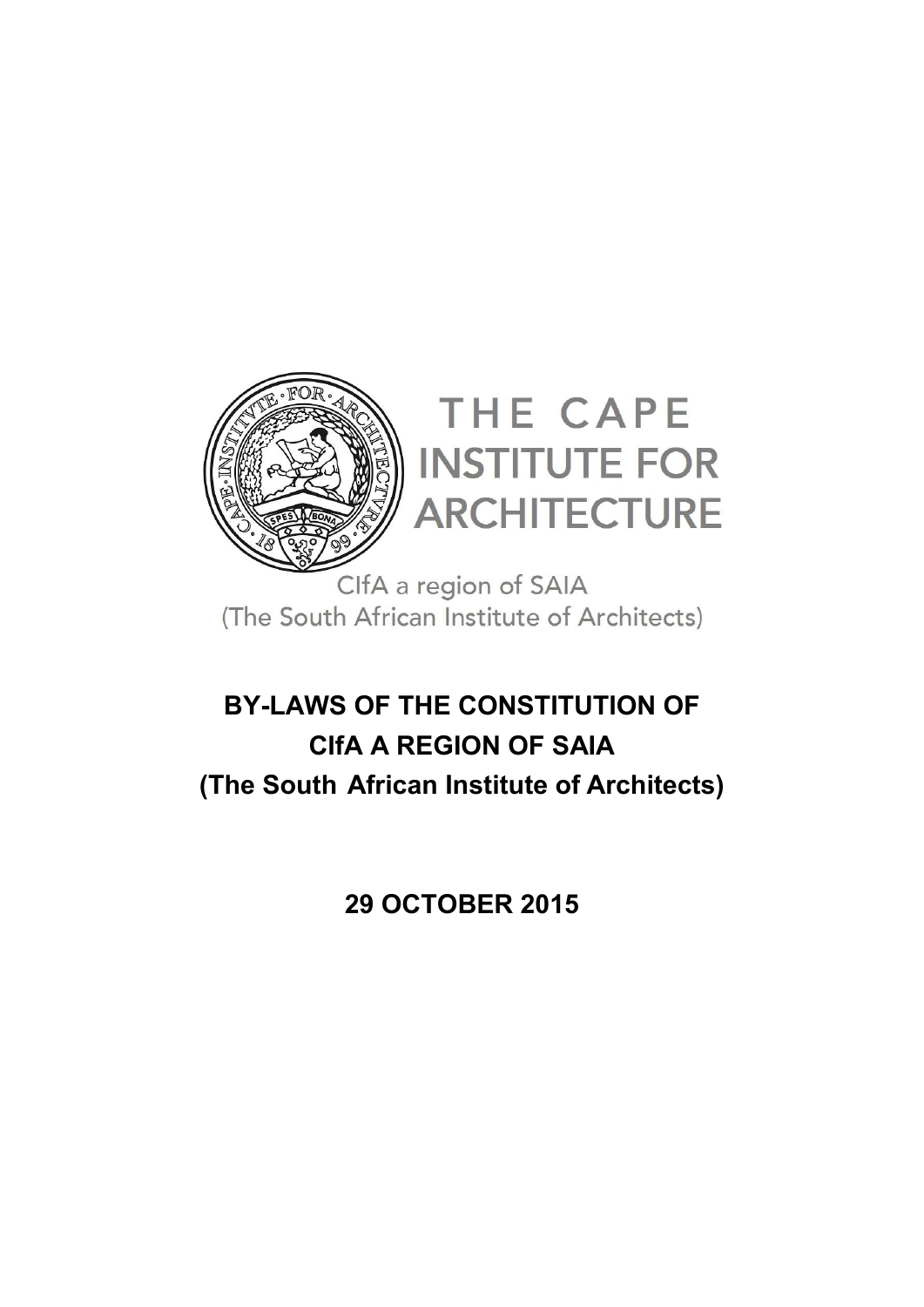**BY-LAWS OF THE CONSTITUTION OF CIfA, A REGION OF SAIA (The South African Institute of Architects)**

# **SECTION A**

- **1 DEFINITIONS**
- **2 CONSISTENCY BETWEEN THE SAIA AND REGIONAL BY-LAWS**
- **3 THE COMMITTEE AND OFFICE BEARERS**
- **4 ELECTION OF LIFE MEMBERS AND HONORARY MEMBERS**
- **5 PROFESSIONAL CONDUCT**
- **6 PROCEDURES FOR APPLICATION FOR MEMBERSHIP TO THE INSTITUTE**
- **7 MEMBERSHIP FEES AND DUES 8 ANNUAL GENERAL MEETING, SPECIAL GENERAL MEETING AND GENERAL MEMBER MEETINGS**
- **9 NOTICE OF MEETINGS, MEMBER COMMUNICATIONS AND VOTES**

## **1 DEFINITIONS**

- 1.1 In these **by-laws**, unless contrary to the context, any expression or word to which a meaning has been assigned in the constitution of **CIfA** shall bear the same meaning, and
- 1.1.1 **'code of ethics'** means the code of conduct issued by the **institute** to its **members** which sets out the ethical rules and principles applicable to the conduct of **members**;
- 1.1.2 **'constitution'** means the constitution of this **CIfA**.

## **2 CONSISTENCY BETWEEN THE SAIA BY-LAWS AND REGIONAL BY-LAWS**

- 2.1 As with the requirement for consistency between the respective constitutions of the **institute** and **CIfA**, these **by-laws** shall be consistent with and managed in compliance with the stipulations of the by-laws of the **institute** on national matters as applicable.
- 2.2 Additional regulations in these **by-laws** on **CIfA** -specific matters are to be aligned to the national regulations as appropriate.
- 2.3 Upon adoption by the **committee** of these **by-laws** and any subsequent amendments thereto which are approved in terms of clause 10 of the **constitution**, a copy thereof shall be submitted within 30 days to the **chief executive officer** of the **institute** for the record.

## **3 THE COMMITTEE AND OFFICE BEARERS**

## **3.1 Management Committee**

- 3.1.1 The management committee will consist of the following membership categories:
- 3.1.2 Professional Architect 5 representatives,

Professional Senior Architectural Technologists - 2 representatives

Professional Architectural Technologists - 1 representative

Professional Architectural Draughts persons - 1 representative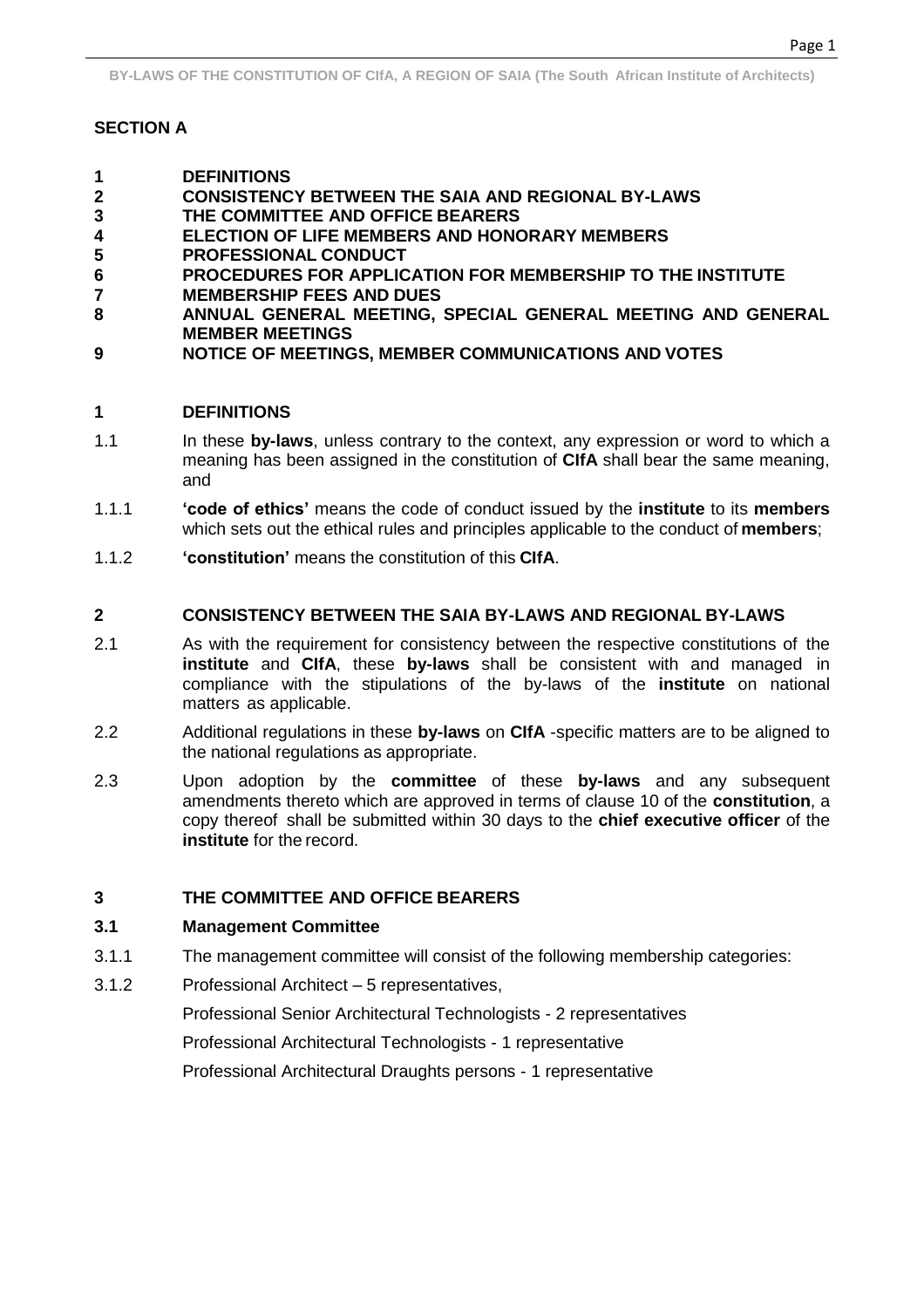## **3.2 Term of office**

- 3.2.1 The members of the committee shall, subject to the provisions of clauses 7.1, 7.2 and 7.4 of the constitution, hold office for a period of no more than two years.
- 3.2.2 Members of the **committee** shall take office upon adjournment of the annual general meeting at which their election is confirmed, provided that:
- 3.2.2.1 Additional **members** may be co-opted by a majority decision of the **committee** at any time during the term.

## **3.3 Nomination and election of committee members**

- 3.3.1 The **committee** shall at least six weeks before the annual general meeting, issue to all **members** a request to nominate candidates for election to the **committee** in accordance with clause 7.1 of the **constitution** and shall determine the number to form a **committee**.
- 3.3.2 Any architect or life **member** may nominate, in writing, a candidate or candidates for election to the **committee**, provided that each such candidate is a **member** in good standing and shall have signified acceptance by signing the nomination paper
- 3.3.3 Such nomination shall be in the hands of the **executive officer** not later than four weeks before the date fixed for the annual general meeting.
- 3.3.4 If after expiry of the time for nomination, an insufficient number of persons to form the **committee** have been nominated, the **committee**, consisting of those persons nominated, shall nominate and/or co-opt such number of additional persons required to form the **committee** and may in its discretion nominate a greater number than the minimum required.
- 3.3.5 The names of candidates nominated, if exceeding the minimum required to form the **committee**, shall be arranged in alphabetical order on a ballot paper for voting by the architect or life **members**.
- 3.3.6 The **committee** shall determine whether the election shall take place by postal ballot and/or electronic votes to be carried out in accordance with clause 9.3 of these **by-laws** or by secret ballot and simple majority vote at the annual general meeting.
- 3.3.7 The outcome of the election shall be announced at the annual general meeting and in an appropriate manner to all **members** within 14 days thereafter.

## **3.4 Election of president, vice-president, secretary and treasurer**

- 3.4.1 At the first meeting of the newly elected **committee**, which meeting shall be convened and chaired by the outgoing **president** and take place within 30 days of the annual general meeting, the election of office bearers from amongst their ranks shall be presided over by the outgoing **president** and **executive officer**.
- 3.4.2 Nominations for each position shall be seconded and election shall be by secret ballot.
- 3.4.3 Once the election of the office bearers is confirmed, the committee will be duly constituted.
- 3.4.4 At the first meeting and after it is duly constituted the **committee** will appoint an **assigned member** who is an architect to represent **CIfA** on the **board**, and another **assigned member** who is also an architect to act as an alternate to the former on the **board**. Such **assigned member**, if not already a member of the **committee**, shall be co-opted to the **committee**.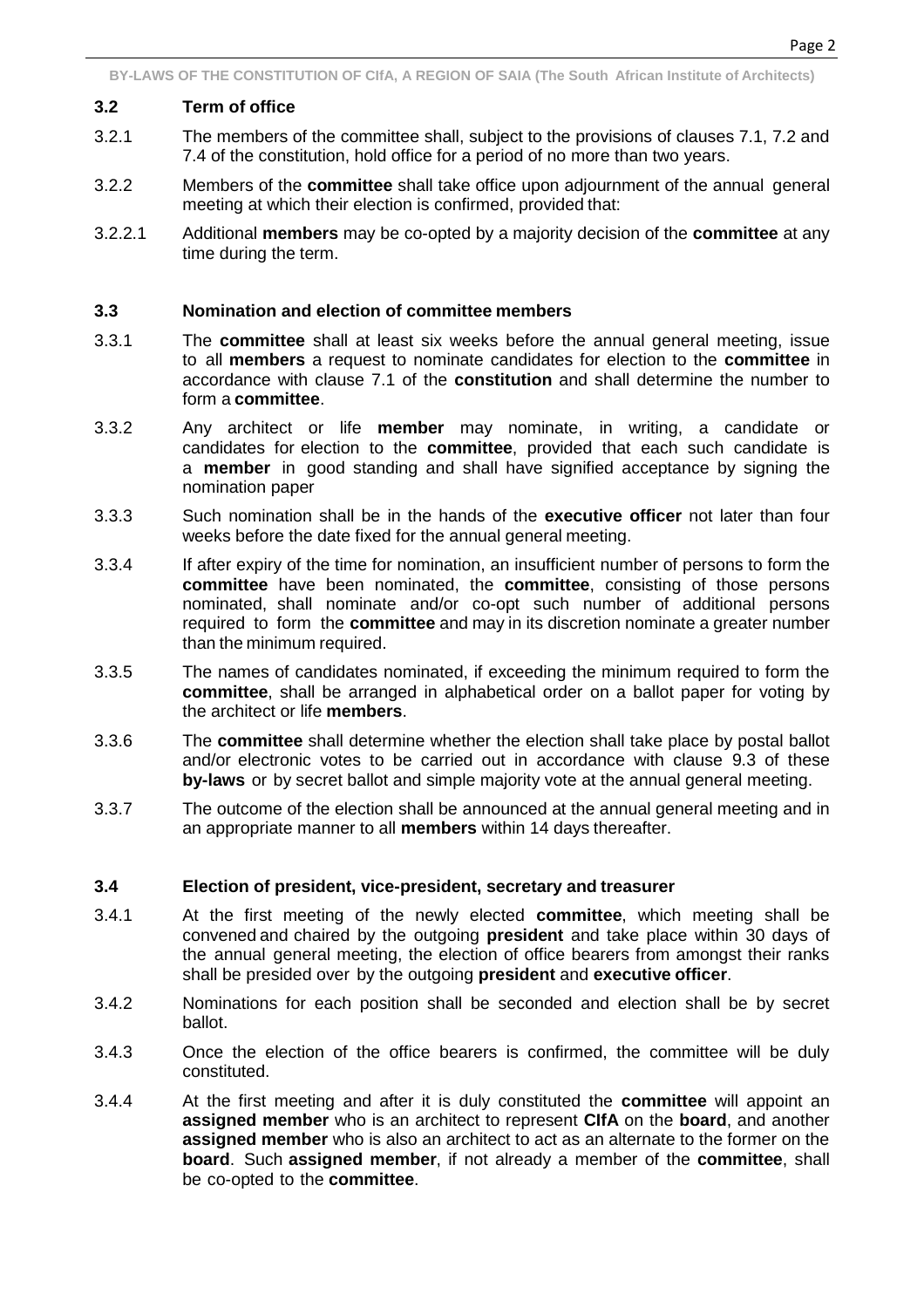Page 3

# **3.5 Meetings of the committee**

- 3.5.1 The **president** shall preside at meetings of the **committee** at which the **president** is present. If absent, the vice-president shall preside. If both are absent, a chair shall be elected by and from the members of the **committee** present.
- 3.5.2 A majority of the members of the **committee** shall form a quorum at any meeting thereof. If no quorum is present, the meeting shall be adjourned and resumed ten minutes later at the same place. The members of the **committee** then present shall constitute a quorum.
- 3.5.3 A **member** of the **committee** present at a meeting shall declare any pecuniary interest if any matter affecting such **member** is discussed.
- 3.5.4 Notice of meetings of the **committee** shall be given 14 days in advance.
- 3.5.5 Should a special meeting of the **committee** be called in accordance with clause 7.7.2 of the **constitution**, notice shall be given at least 3 days in advance.
- 3.5.6 Only such business as is on the agenda, which shall be prepared by the **executive officer** in consultation with the **president**, shall be decided, unless the **committee**, by approval of a majority of the members of the **committee**, determines otherwise.
- 3.5.7 Not less than three working days before the date fixed for any meeting of the **committee**, the **executive officer** shall send an agenda for the meeting to all members of the **committee**.
- 3.5.8 The **committee** shall establish subcommittees and working groups according to its operational requirements in pursuance of its aims, and co-opt and/or appoint **members** to serve on these structures. The powers and duties of such substructures shall be clearly defined by the **committee**.
- 3.5.9 All communications with the **committee** and serving **members**, appointed in accordance with clause 3.4.8, shall be via email or other appropriate electronic means.
- 3.5.10 Minutes of all meetings of the **committee** shall be retained in book form.

# **4 ELECTION OF LIFE MEMBERS AND HONORARY MEMBERS**

- 4.1 Notwithstanding the regulations in the by-laws of the **institute** for the election of life and honorary **members** of the **institute**, **CIfA** may in its own discretion elect from amongst its membership and broader society life and honorary **members**.
- 4.2 **CIfA** shall follow the following process:
- 4.2.1 The consideration of a candidate for life or honorary membership shall be initiated by at least five members or two members of the **committee**, who shall submit the name supported by a motivation in writing to the **executive officer**.
- 4.2.2 The nomination shall be considered by the office bearers elected in accordance with clause 7.3 of the **constitution** and, if they agree with such nomination, shall recommend it to the **committee**.
- 4.2.3 When a recommendation is made in terms of clause 4.2.2, a secret ballot shall be held during the immediately following **committee** meeting on such recommendation, and if two- thirds of the members of the **committee** present vote in favour, the nominee shall be declared elected.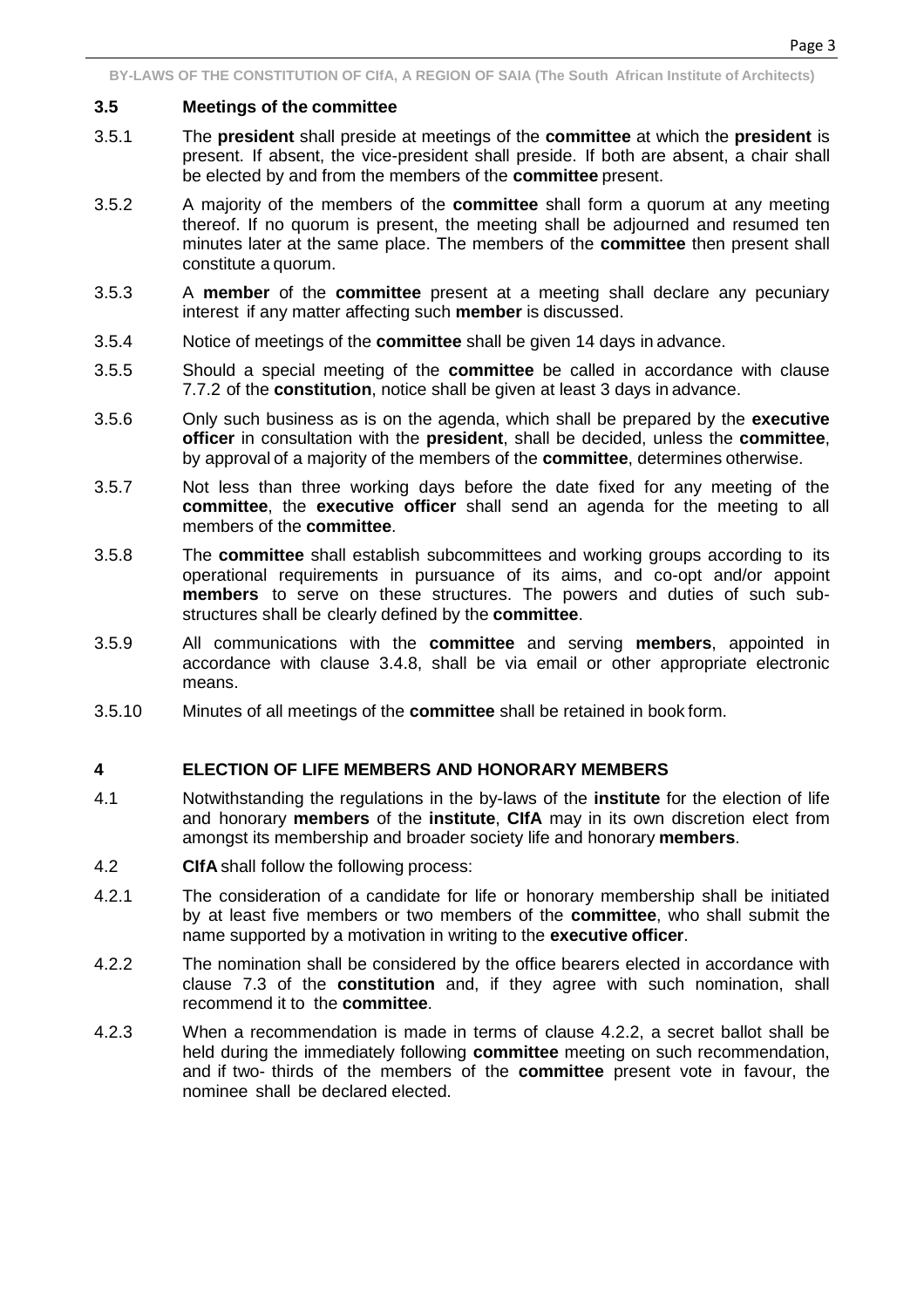# **5 PROFESSIONAL CONDUCT**

- 5.1 **Member**s shall order their conduct so as to uphold the dignity of the profession and a high standard of conduct, professional competence and integrity and shall comply with the provisions of the preamble and the objects of the constitutions of the **institute** and **CIfA,** the **code of ethics** and these **by-laws**.
- 5.2 The **committee** shall appoint a disciplinary committee which shall deal with all allegations of **members**' misconduct by **members** in terms of the code of ethics and shall operate in accordance with the "Code of Ethics: Procedure for Enquiries" published by the **institute**. During consideration of alleged misconduct, it shall ensure fair hearing of all parties concerned.

# **5.3 Appointment and membership of the disciplinary committee**

- 5.3.1 The **committee** shall appoint the disciplinary committee immediately after taking office.
- 5.3.2 The **members** of the disciplinary committee shall comprise of:
- 5.3.2.1 The immediate past **president** or, in the case of unavailability, a former past **president**; and
- 5.3.2.2 Three **members,** selected, where possible, from present and/or past members of the **institute** practice committee or **members** with arbitration expertise within the construction industry.
- 5.3.3 The terms of office of the disciplinary committee **members** shall terminate concurrently with the term of office of the **committee**. Retiring members of the disciplinary committee may be re-appointed.
- 5.3.4 A member of the disciplinary committee shall cease to hold office:
- 5.3.4.1 When his/her term of office expires;
- 5.3.4.2 If he/she resigns in writing;
- 5.3.4.3 If he/she ceases, for whatever reason, to be a member of **CIfA**;
- 5.3.4.4 If his/her registration is terminated in terms of the **act**;
- 5.3.4.5 If he/she is at any time convicted of a criminal offence deemed by the **committee** to be sufficiently serious in nature; or
- 5.3.4.6 If he/she is guilty of conduct which is not becoming of a member of the disciplinary committee in the opinion of two thirds of the **committee**.

# **5.4 Meetings of the disciplinary committee**

- 5.4.1 The disciplinary committee shall meet as and when necessary to attend to allegations of misconduct received by **CIfA**.
- 5.4.2 The disciplinary committee shall elect which of its **members** should preside at its meetings, which person shall have a deliberative and casting vote in the event of a tied vote.
- 5.4.3 No less than three **members** of the disciplinary committee shall form a quorum at any meeting of the committee, provided that any person present at a meeting shall excuse him/herself if any matter affecting his/her personal or professional interest is discussed.
- 5.4.4 A majority of the disciplinary committee **members** present at a meeting shall decide on matters where there is a difference of opinion.
- 5.4.5 Members of the disciplinary committee shall be appointed to office of **CIfA** without remuneration. No remuneration or other benefit in money or money's worth shall be given to any member of the committee, except payment for costs incurred in the course of duties undertaken.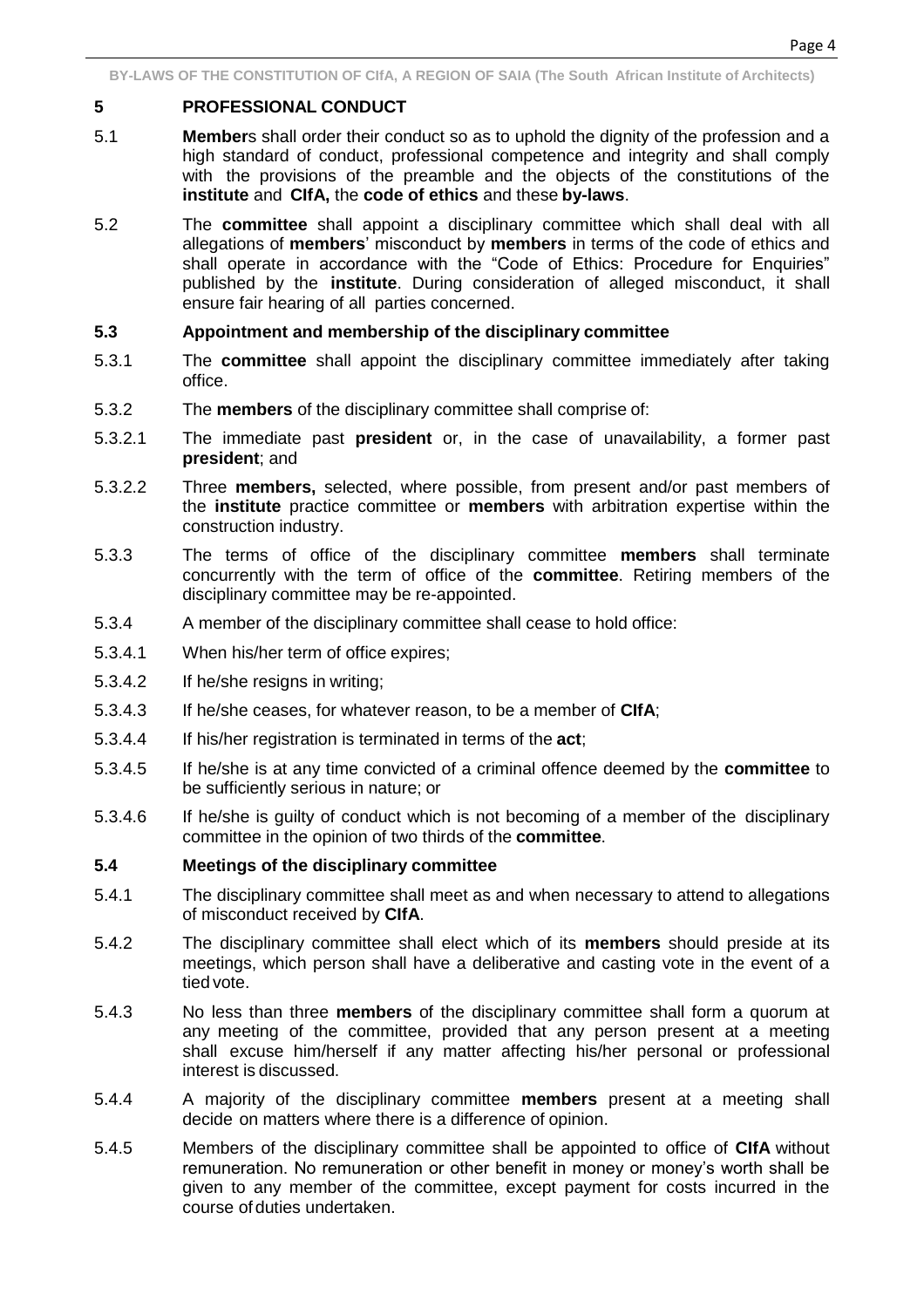Page 5

# **6 PROCEDURES FOR APPLICATION FOR MEMBERSHIP**

- 6.1 Application for membership of the **institute** by all qualifying applicants shall be considered and processed by **CIfA** in accordance with clauses 6 of the **by-laws** of the **institute.**
- 6.2 All applications for affiliate membership, student affiliate membership of **CIfA** as described in clause 6.1.2.4 of the regional constitution shall be made in writing on the official application forms issued by **CIfA** from time to time.
- 6.3 An application for affiliate membership of **CIfA** together with the required documentary proof shall be submitted to **CIfA** and **CIfA** shall ensure that the application form has been duly completed by the applicant and shall consider, within 30 (thirty) days after receipt of an application, whether the applicant qualifies for **CIfA** membership in accordance with the **constitution**.
- 6.4 If **CIfA** determines that an applicant does not qualify for membership in accordance with the **constitution**, **CIfA** will notify the applicant thereof in writing.
- 6.5 If the **president**, **executive officer** or authorised staff member of **CIfA** determines that an applicant qualifies for affiliate membership in accordance with the **constitution**, **CIfA** shall approve such applicant's application.
- 6.6 Within 30 (thirty) days after approval of the application, **CIfA** shall deliver written notice to the applicant that he has qualified for membership of **CIfA**, and requesting him to pay the prescribed membership fee in respect of such membership to **CIfA**.
- 6.7 Upon receipt of the membership fee referred to in clause 6.6, **CIfA** shall enrol the applicant as a member in its register of **members** in accordance with the category of membership within which such applicant falls, and issue a certificate of membership in accordance with the **constitution**.

# **7 MEMBERSHIP FEES AND DUES**

- 7.1 The **committee** shall apply the regulations with regard to membership fees and dues in accordance with clauses 6.5-6.8 of the **constitution** and as agreed between the **institute** and **CIfA** as applicable.
- 7.2 Membership fees shall be paid to **CIfA** within 60 (sixty) days after the date of the tax invoice issued by **CIfA** to the **member**. Where applicable **CIfA** shall remit the national portion of such membership fees to the **institute** by the 25th day of the month in which it is received.
- 7.3 The following **assigned members** shall be exempt from paying membership fees to the **institute** or **CIfA:**
- 7.3.1 life **members**;
- 7.3.2 honorary **members**; and
- 7.3.3 such **members** as the **board** may determine from time to time.
- 7.4 The following **CIfA members** shall be exempt from paying membership fees to **CIfA:**
- 7.4.1 **CIfA** life **members**;
- 7.4.2 **CIfA** honorary **members**; and
- 7.4.3 Such **CIfA members** as the **committee** may determine from time to time.
- 7.5 The **committee** shall introduce a differentiated subscription tariff for affiliate **members** in the different classes of membership.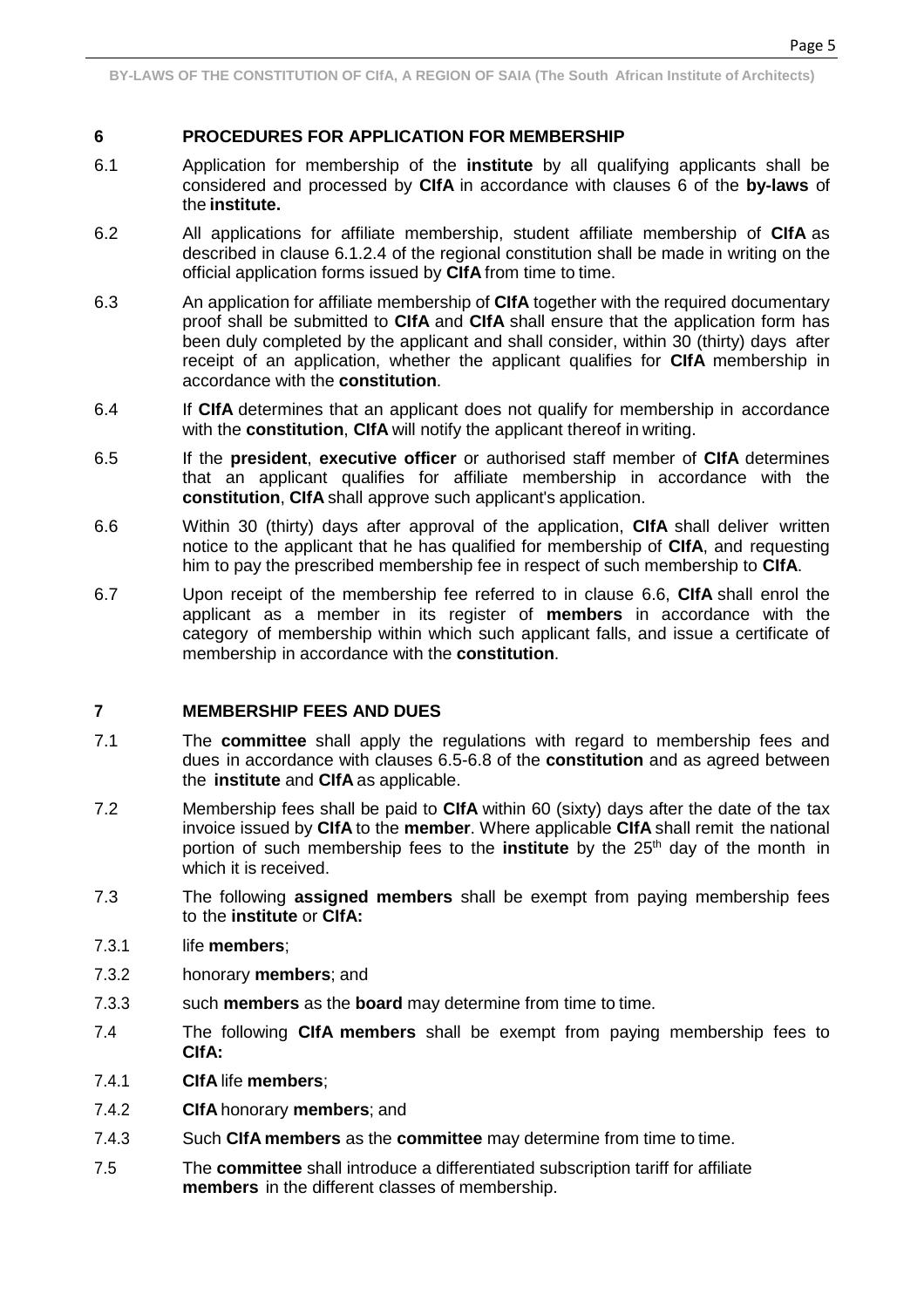7.6 Practice levies shall not be charged by **CIfA**.

## **8 ANNUAL GENERAL MEETING, SPECIAL GENERAL MEETING AND GENERAL MEMBER MEETINGS**

- 8.1 The **committee** shall hold an annual general meeting of the **members** during the latter half of the calendar year, amongst others for the adoption of the **president**'s report and the annual financial statements of **CIfA** for the previous financial year on 4 (four) weeks written notice.
- 8.2 In addition, the **president** of **CIfA** may call a meeting of the **members** at any time on 14 (fourteen) days written notice.
- 8.3 A special general meeting of **members** may in cases of urgency be called by order of the **committee** upon no less than 14 (fourteen) days written notice or within 21 (twenty one) days upon receipt by the **executive officer** of a written request, stating the objects of the proposed meeting, signed by no less than 20 (twenty) percent of the **members** of **CIfA** entitled to vote.
- 8.4 The notice of **members** meeting shall provide sufficient detail of the purpose of the meeting and the decisions, if any, which the **members** will be required to make at such meeting, and shall include a form of proxy in terms of which a voting **member** can appoint a representative to cast his votes in a specified manner at the meeting.
- 8.5 One twentieth of the **members** with voting rights shall form a quorum necessary to constitute the annual general meeting, any general meeting or special general meeting, for which due notice has been given. The quorum shall be maintained throughout the meeting.
- 8.6 If no quorum is present, the meeting shall be adjourned and shall be resumed twenty minutes later at the same place. The **members** with voting rights then present shall form a quorum, provided that no fewer than 10 (ten) voting **members** shall be present.
- 8.7 The chairperson at general and special **members**' meetings shall be in order of priority:
	- **- president**
	- **-** vice-president
	- **- committee** member

## **9 NOTICE OF MEETINGS, MEMBER COMMUNICATIONS AND VOTES**

- 9.1 Notice of all meetings may be delivered electronically or by post if so determined by the **committee**.
- 9.2 All general **member** communications shall be delivered electronically unless otherwise determined by a majority of the **committee**.

## 9.3 **Postal and/or electronic votes**

- 9.3.1 If CIfA is required or wishes to submit a matter for determination by the voting **members** by postal or electronic vote (as determined by the **committee**)
- 9.3.1.1 the **executive officer** of **CIfA** shall give written notice by electronic means and/or by post to the voting **members** of the matter on which they are requested to vote, setting out with sufficient details the material issues relating thereto, the email and/or postal addresses to which voting **members** will be required to submit their votes, and any form that they are required to complete for purposes of casting their votes;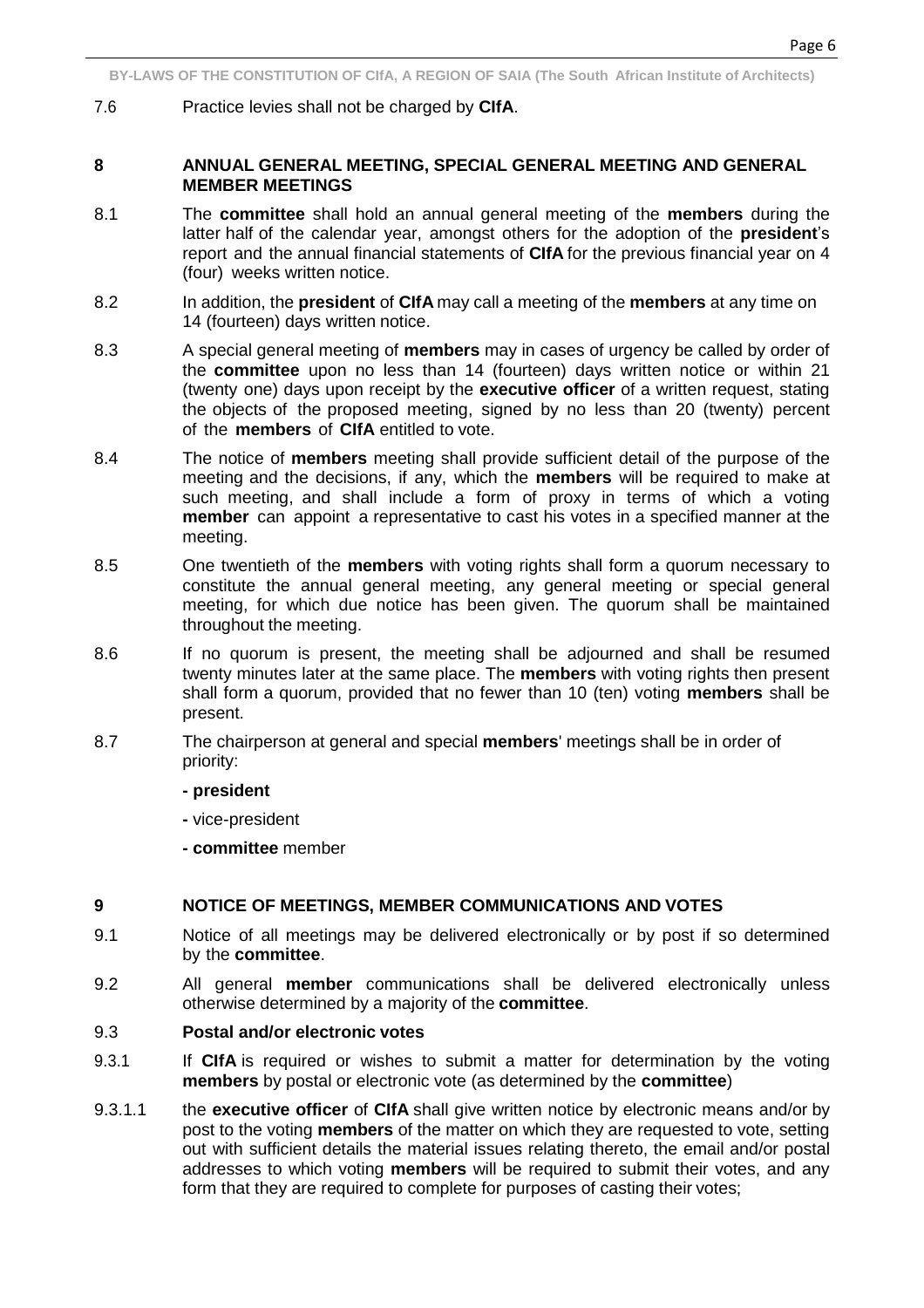- 9.3.1.2 The voting **members** shall be given no less than 7 (seven) days to cast their votes electronically and, if applicable, 14 (fourteen) days to submit their votes by post.
- 9.3.2 The **president** shall be responsible for tallying the votes and shall be entitled –
- 9.3.2.1 to appoint any firm or persons to act as scrutineers for the purpose of counting the votes, and
- 9.3.2.2 to act on a certificate given by any such scrutineers without requiring production of the electronic or postal votes received or himself counting the votes.
- 9.3.3 The **president** shall give written notice to the voting **members** within 7 (seven) days of the last date on which votes could be cast, of the results of such vote.
- 9.3.4 If any votes were counted which ought not to have been counted or if any votes were not counted which ought to have been counted, the error shall not vitiate the resolution, unless -
- 9.3.4.1 it is brought to the attention of the **president** within 7 (seven) days of the date of the notice referred to in clause 9.3.3; and
- 9.3.4.2 in the opinion of the **president**, it is of sufficient magnitude to vitiate the resolution, in which event the votes shall be recounted and the **president** shall give written notice to the voting **members** within 7 (seven) days of him determining that such recount is necessary, of the results of such vote.
- 9.3.5 For a postal vote a two envelope procedure shall be followed to retain anonymity and ensure eligibility to vote.

## **10 AFFILIATE MEMBERSHIP**

- 10.1 In terms of clause 6.15 of the constitution an affiliate member, as described in clause 6.1.2.4 of the **constitution** shall be entitled to voting membership of **CIfA** a region of SAIA.
- 10.1.1 The voting rights are limited to regional matters.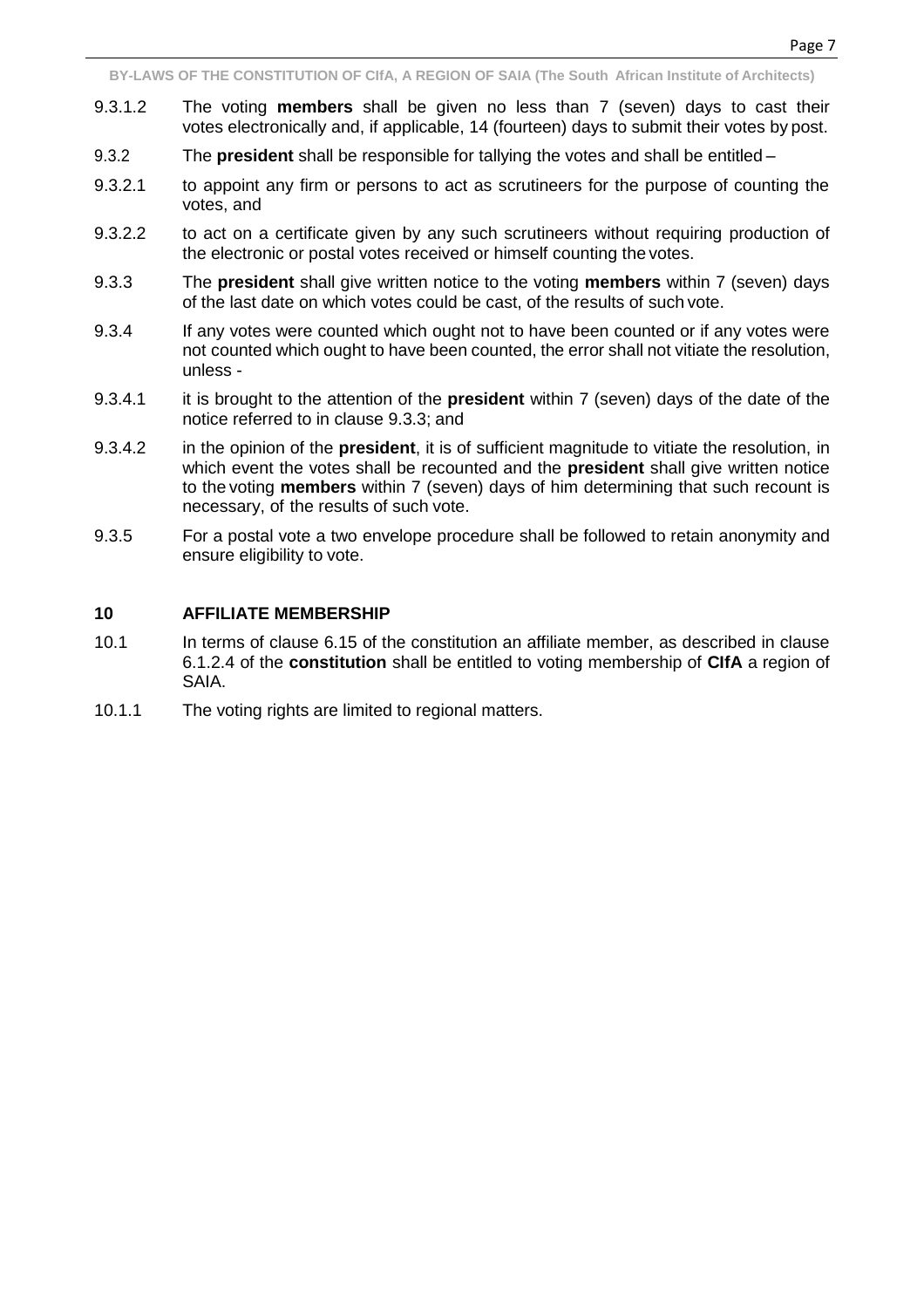## **SECTION B**

*The clauses below are to be included as appropriate by* **CIfA** *which establish chapters within* **CIfA's** *structure*

## **CHAPTERS**

- **1. Chapters** shall be groupings of **members** of **CIfA**, formed in terms of clause 8.9 of the constitution**.**
- **2. Chapters** shall conduct their affairs in terms of the following rules:
- **2.1** The geographic region, category of registration, or special interest as the case may be, shall be reflected in the title of the **chapter**.
- **2.2** The objectives of the **chapter** shall be the similar to those of **CIfA**, with emphasis on promoting the specific objectives of the region, category of membership, or interest of the group as the case may be.
- **3.** The powers of the **chapter** shall be:
- **3.1** To establish a **chapter** committee and arrange meetings if it so wishes in order to administer and control the affairs of the **chapter**.
- **3.2** Generally, to take such action as may be required for the achievement of its objectives within the geographic region, category of registration or area of special interest as the case maybe.
- **3.3** In the case of regional **chapters**:
- **3.3.1** To establish a **chapter** committee in order to administer and control the affairs of the chapter.
- **3.3.2** To enter into alliance or to co-operate with and assist any organisation within the region having objectives similar to the **chapter**, subject to prior formal approval of the **committee** of **CIfA**.
- **3.3.3** To levy its **members** for general or particular purposes, as may be decided upon from time to time, provided, however, that failure on the part of any **chapter** member to pay such levy shall not constitute a debt due to **CIfA**.
- **3.3.4** To open and operate a banking account with any registered financial institution.

## **4. Membership**

- **4.1** In the case of regional chapters, the **chapter** shall consist of **members** ordinarily resident in the geographic region as defined in terms of 2.1 above.
- **4.2** In the case of category- or special interest chapters, the **chapter** shall consist of **members** who are registered with the **council** and **CIfA** in the category as defined in terms of 2.1 above.
- **4.3** A **member** will automatically cease to be a member of a **chapter** when his or her qualification, in terms of 4.1 and/or 4.2, ceases or changes.
- 5. Regional Chapter Committee
- **5.1** The regional **chapter** shall be managed by the chapter committee, which shall comprise of at least six members in the same proportion of the registration categories as that of the **committee** of **CIfA** and who qualify for membership in terms of 4.1 above.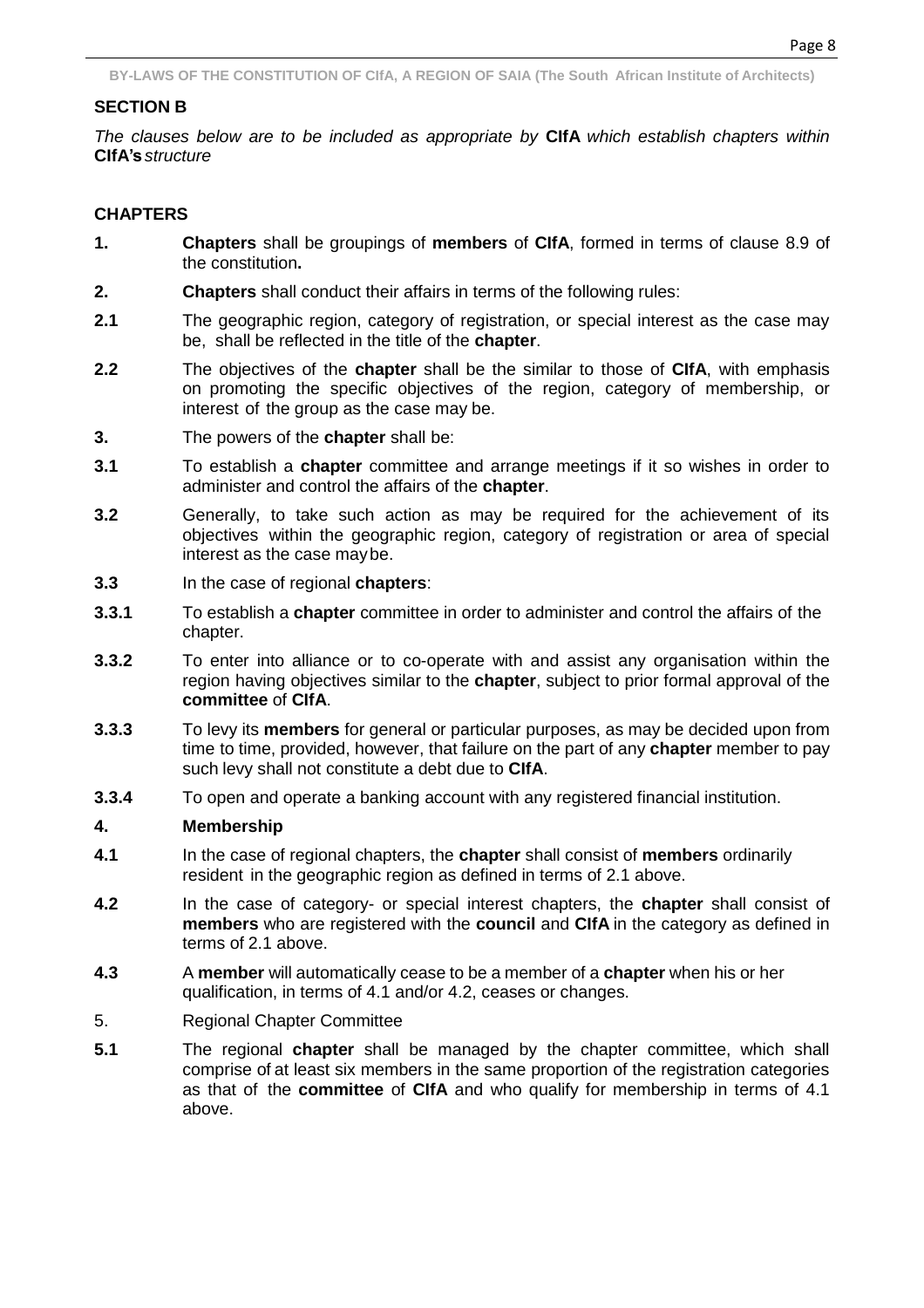#### **6. Election of chairperson and vice-chairperson:**

**6.1** At the first meeting of each newly constituted chapter committee, the committee shall elect, from among its **members**, a chairperson and vice-chairperson, who shall hold office until their respective successors are appointed.

## **7. Vacancies on the chapter committee:**

**7.1** Any vacancies which shall occur on the chapter committee, for whatsoever reason, shall be filled as soon as possible through the means of a **chapter** special committee meeting, set up for the purpose in terms of the rules of the **chapter**.

#### **8. Terms of office of a chapter committee:**

**8.1** The duration of the term of office of the chapter committee shall be concurrent with that of the **committee** of **CIfA**.

#### **9. Powers and duties of the chapter committee:**

- **9.1** The affairs of the **chapter** shall be managed and controlled by the chapter committee. In addition, the chapter committee may –
- **9.1.1** convene general meetings of the **members** of the **chapter** and prescribe the rules and procedures in respect of such meetings;
- **9.1.2** appoint **members** to represent the **chapter** on any other body within its geographical region;
- **9.1.3** If requested to do so by the **committee** of **CIfA**, elect a member to serve as its representative;
- **9.1.4** operate a banking account, as provided for in terms of 3.3.4 above, on the signature of any two **members** of the chapter committee.
- **9.2** The chapter committee shall hold a meeting at least once every year at such a time and place as the chairperson, or in his/her absence the vice-chairperson, may determine.

## **10. Procedure of the regional chapter committee meetings:**

- **10.1** Notice of meetings:
- **10.1.1** Seven days' notice of the meetings shall be given to each member of the chapter committee by the chairperson, or the member designated by the chairperson to do so.
- **10.2** Quorum:
- **10.2.1** One half of the **members** of the chapter committee shall form a quorum.
- **10.3** Chairperson:
- **10.3.1** At all meetings of the chapter committee the chairperson, or in his/her absence, the vice- chairperson shall preside.
- **10.4** Decision by majority:
- **10.4.1** All matters that may come before any meeting of the chapter committee, upon which it is necessary to take a vote, shall be decided by majority vote of those **members**  present. In the event of an equal number of votes being tabled for an issue, the chairperson shall have a casting vote.

## **11. Vacancy on the committee:**

**11.1** Should any vacancy occur on the chapter committee, the remaining members of the committee may appoint another member to fill the vacancy.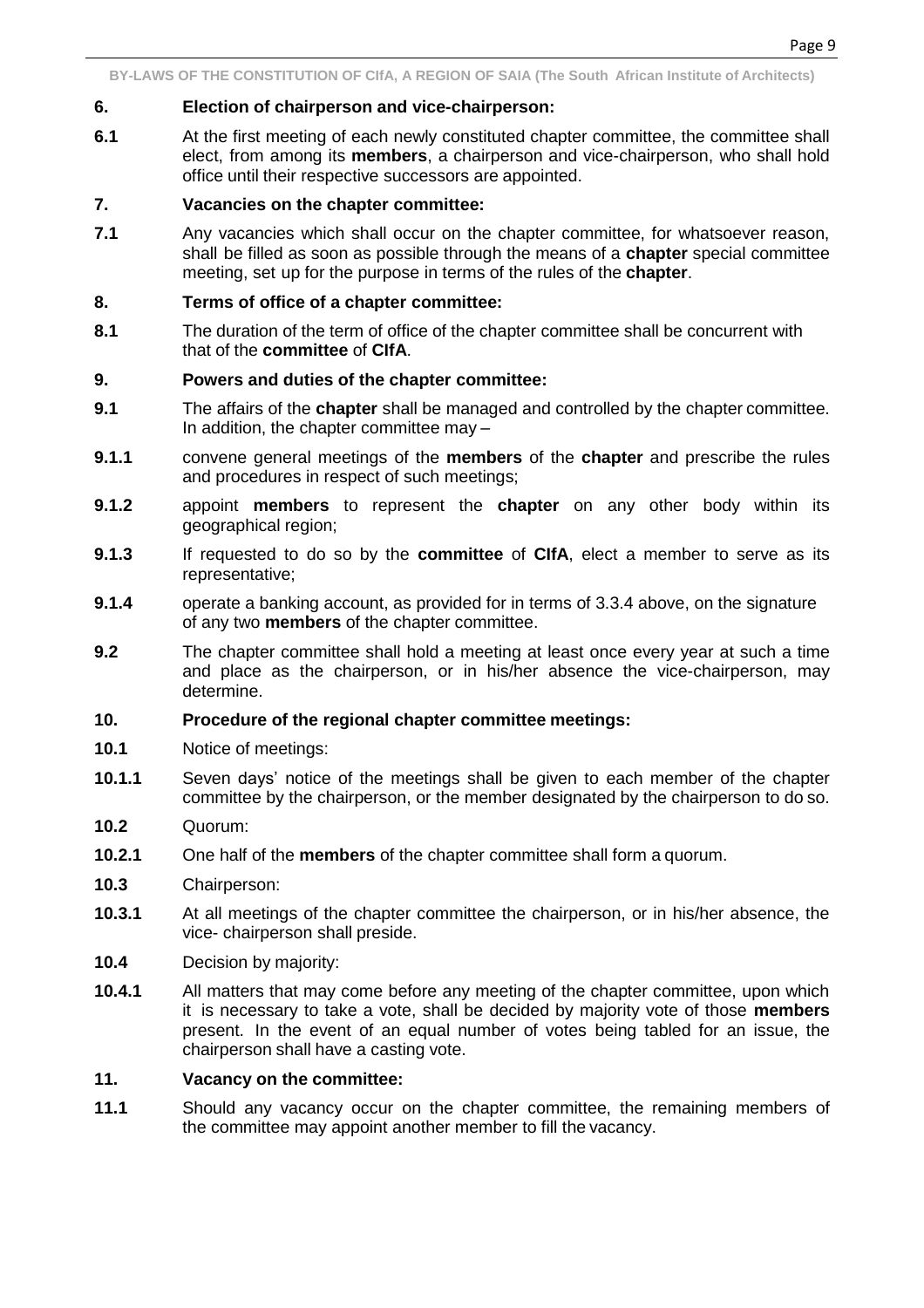#### **12. Office of committee:**

**12.1** The chapter committee shall decide on the place of its office, provided that the office of a regional chapter shall be in its geographic region.

#### **13. General meetings of regional chapters:**

- **13.1** The chairperson, or in his/her absence, the vice-chairperson shall convene a general meeting of **members** at least once each year and shall ensure that at least three weeks' notice is given to all **members** of the **chapter** of such a meeting.
- **13.2** A general meeting shall have the right –
- **13.2.1** to propose additional **chapter** rules or amendments to rules for consideration of the **committee** of the **region**;
- **13.2.2** to deliberate and to make suggestions and/or resolutions for the consideration of the chapter committee concerning any matter which concerns the profession of architecture.
- **13.3** Quorum:
- **13.3.1** The quorum necessary to constitute a general meeting or a special general meeting shall be one half of the **members** of the **chapter.**
- **13.3.2** If no quorum is formed, the meeting shall be adjourned and resumed 30 minutes later at the same place. The **chapter members** then present shall constitute a quorum.
- **13.4** Resolutions:
- **13.4.1** All resolutions taken at a general meeting or a special general meeting shall be passed by majority vote and shall be recorded in minute form and the minutes so recorded shall be forwarded to the **executive officer** of **CIfA** within twenty-one days of the date of the meeting.

#### **14. Re-constitution of a regional chapter committee:**

- **14.1** The outgoing **members** of the regional chapter committee shall set a date on which the regional chapter committee shall be reconstituted and shall set the number of **members** required to form the incoming committee, bearing in mind the provisions of 5.1 above.
- **14.2** At least three weeks before the date so set, the chairperson or in his/her absence, the vice- chairperson, shall issue to all **members** of the **chapter** a written invitation to serve on the incoming chapter committee, which invitation shall include the number of **members** required to serve on such incoming committee.
- **14.3** Should the numbers willing to serve exceed the number so set, a ballot form shall be issued to **members** in order to elect the correct number of new **members** of the chapter committee.

## **15. Rights and duties of the chairperson at a general meeting:**

- **15.1** The chairperson shall preside at all general meetings and special general meetings of the **chapter**. In his/her absence the vice-chairperson shall preside. In the absence of both a chairperson shall be elected from among the **members** present.
- **15.2** The duly elected chairperson of the meeting shall decide on all matters of procedure, whether or not specifically covered by the chapter constitution and his/her decision shall be final; provided that he/she may not adjourn or terminate such general or special general meeting, save on a majority vote to that effect.
- **15.3** The chairperson shall decide on the right of any person to take part in the business of a general or special general meeting, should such a right be challenged, and the chairperson's decision shall be final.